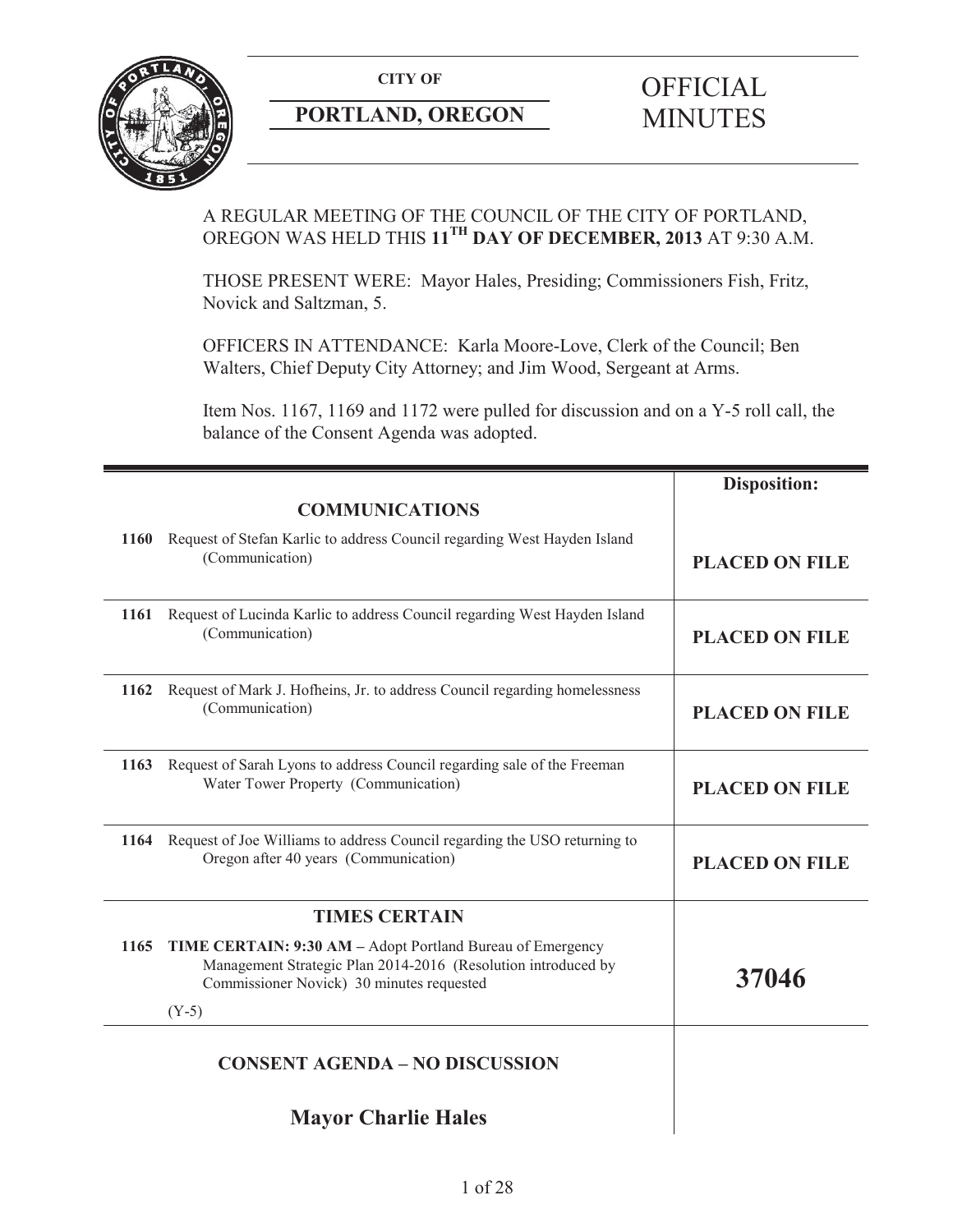|         | December 11, 2013                                                                                                                                                                               |                                                                                     |
|---------|-------------------------------------------------------------------------------------------------------------------------------------------------------------------------------------------------|-------------------------------------------------------------------------------------|
| 1166    | Reappoint David Dougherty to the Bureau of Fire and Police Disability and<br>Retirement Board of Trustees for a term to expire December 31, 2016<br>(Resolution)                                | 37045                                                                               |
|         | $(Y-5)$                                                                                                                                                                                         |                                                                                     |
|         | <b>City Attorney</b>                                                                                                                                                                            |                                                                                     |
| $*1167$ | Amend contract with Black Helterline LLP for outside legal counsel<br>(Ordinance; amend Contract No. 38066)                                                                                     | 186380                                                                              |
|         | $(Y-5)$                                                                                                                                                                                         |                                                                                     |
|         | <b>Office of Management and Finance</b>                                                                                                                                                         |                                                                                     |
| 1168    | Accept bid of Tapani, Inc. for the SW Multnomah Blvd Improvements: SW<br>22nd Ave to SW 40th Ave for \$2,126,273 (Procurement Report - Bid No.<br>116071)                                       | <b>ACCEPTED</b><br><b>PREPARE</b>                                                   |
|         | $(Y-5)$                                                                                                                                                                                         | <b>CONTRACT</b>                                                                     |
| $*1169$ | Create a new represented classification of Information Security Architect and<br>establish an interim compensation rate for this classification (Ordinance)                                     | 186381                                                                              |
|         | $(Y-5)$                                                                                                                                                                                         |                                                                                     |
| $*1170$ | Authorize a contract with Public Financial Management, Inc. for municipal<br>financial advisory services for a total not-to-exceed amount of \$250,000<br>(Ordinance; Contract No. 30003697)    | 186370                                                                              |
|         | $(Y-5)$                                                                                                                                                                                         |                                                                                     |
| 1171    | Consent to franchise transfer from Paramount of Oregon, LLC to LCP Oregon<br>Holdings, LLC for pipeline facilities (Ordinance; transfer Ordinance No.<br>180378)                                | <b>PASSED TO</b><br><b>SECOND READING</b><br><b>DECEMBER 18, 2013</b><br>AT 9:30 AM |
|         |                                                                                                                                                                                                 |                                                                                     |
|         | <b>Commissioner Steve Novick</b>                                                                                                                                                                |                                                                                     |
|         | <b>Position No. 4</b>                                                                                                                                                                           |                                                                                     |
|         | <b>Bureau of Transportation</b>                                                                                                                                                                 |                                                                                     |
| $*1172$ | Authorize a competitive solicitation for the purchase or alternate financing of<br>parking pay stations and related services (Ordinance)                                                        |                                                                                     |
|         | Motion to include "alternate financing" language: Moved by Fish and<br>seconded by Saltzman. (Y-5)                                                                                              | 186382<br><b>AS AMENDED</b>                                                         |
|         | $(Y-5)$                                                                                                                                                                                         |                                                                                     |
| $*1173$ | Authorize the Portland Bureau of Transportation to negotiate a final contract<br>with DKS Associates for plan development of the South Portal<br>Partnership Project (Ordinance)                | 186371                                                                              |
|         | $(Y-5)$                                                                                                                                                                                         |                                                                                     |
| $*1174$ | Authorize two-year contract with Axiom Event Productions, LLC for \$239,000<br>for volunteer and course management services through the City of<br>Portland Sunday Parkways program (Ordinance) | 186372                                                                              |
|         | $(Y-5)$                                                                                                                                                                                         |                                                                                     |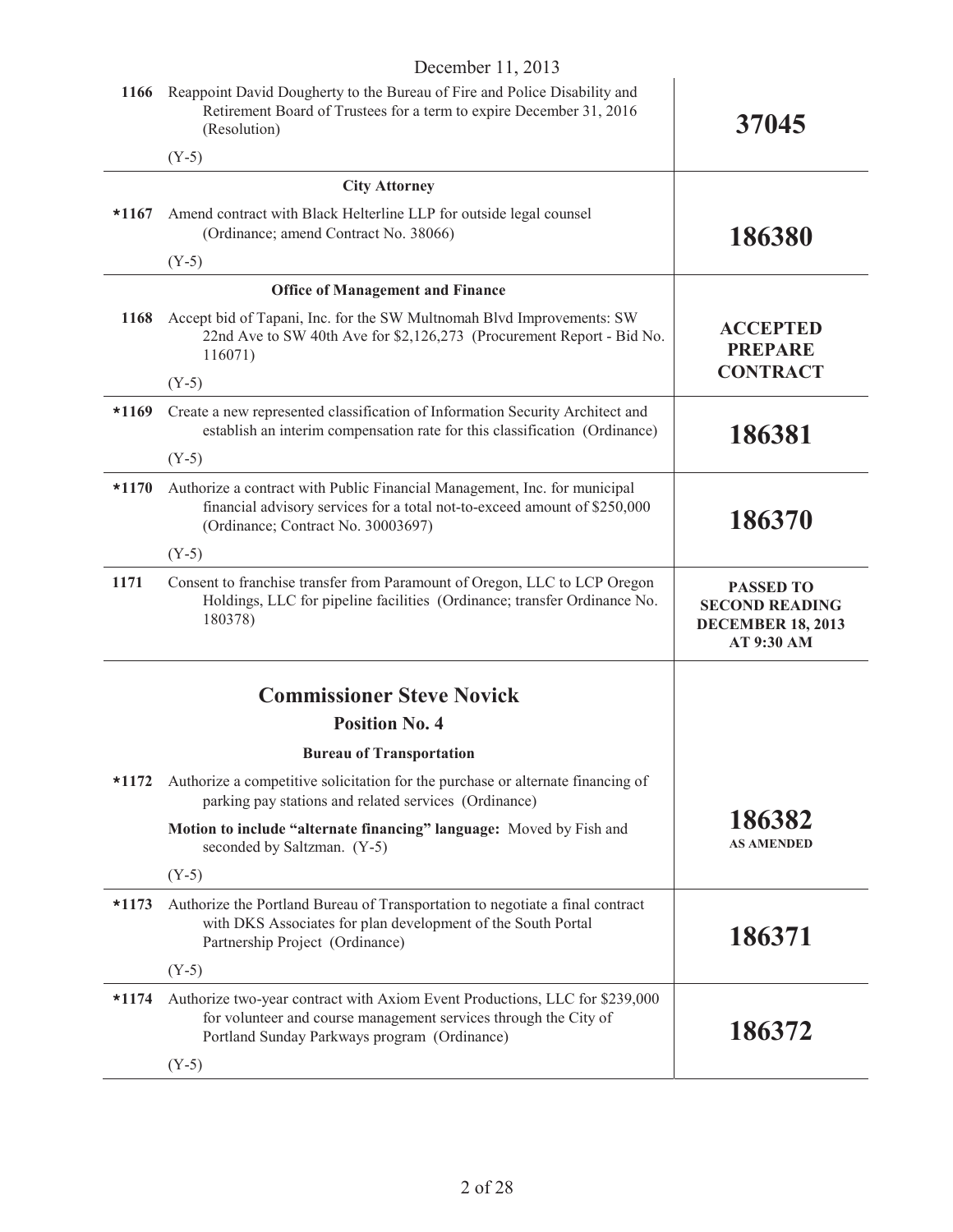| December 11, 2013 |                                                                                                                                                                                                                                                                                                                                                                                                             |                                                                                     |
|-------------------|-------------------------------------------------------------------------------------------------------------------------------------------------------------------------------------------------------------------------------------------------------------------------------------------------------------------------------------------------------------------------------------------------------------|-------------------------------------------------------------------------------------|
|                   | <b>Commissioner Nick Fish</b>                                                                                                                                                                                                                                                                                                                                                                               |                                                                                     |
|                   | <b>Position No. 2</b>                                                                                                                                                                                                                                                                                                                                                                                       |                                                                                     |
|                   | <b>Bureau of Environmental Services</b>                                                                                                                                                                                                                                                                                                                                                                     |                                                                                     |
| 1175              | Authorize the Bureau of Environmental Services to amend the legal<br>descriptions for temporary construction, sewer and permanent pump<br>station easements and to acquire said easements necessary for<br>construction of the Safeway Pump Station Remodel Project No. E10292<br>through the exercise of the City's Eminent Domain Authority (Ordinance;<br>amend Ordinance Nos. 186095 and 186243)        | <b>PASSED TO</b><br><b>SECOND READING</b><br><b>DECEMBER 18, 2013</b><br>AT 9:30 AM |
|                   | <b>Commissioner Dan Saltzman</b>                                                                                                                                                                                                                                                                                                                                                                            |                                                                                     |
|                   | <b>Position No. 3</b>                                                                                                                                                                                                                                                                                                                                                                                       |                                                                                     |
|                   | <b>Portland Housing Bureau</b>                                                                                                                                                                                                                                                                                                                                                                              |                                                                                     |
| $*1176$           | Accept and appropriate a federal grant in the amount of \$162,532 from the<br>Department of Housing and Urban Development for Continuum of Care<br>planning (Ordinance)                                                                                                                                                                                                                                     | 186373                                                                              |
|                   | $(Y-5)$                                                                                                                                                                                                                                                                                                                                                                                                     |                                                                                     |
| $*1177$           | Authorize a subrecipient contract with REACH Community Development for<br>\$284,523 to provide for Healthy Homes remediation (Ordinance)                                                                                                                                                                                                                                                                    | 186374                                                                              |
|                   | $(Y-5)$                                                                                                                                                                                                                                                                                                                                                                                                     |                                                                                     |
| $*1178$           | Authorize Intergovernmental Agreements with Clark, Clackamas and<br>Washington Counties to serve as lead agencies in the Rent Well Tenant<br>Education Program (Ordinance)                                                                                                                                                                                                                                  | 186375                                                                              |
|                   | $(Y-5)$                                                                                                                                                                                                                                                                                                                                                                                                     |                                                                                     |
|                   | <b>REGULAR AGENDA</b><br><b>Mayor Charlie Hales</b>                                                                                                                                                                                                                                                                                                                                                         |                                                                                     |
|                   | <b>Bureau of Police</b>                                                                                                                                                                                                                                                                                                                                                                                     |                                                                                     |
| $*1179$           | Accept a grant in the amount of \$325,000 and appropriate \$50,000 for FY<br>2013-14 from the U.S. Department of Justice, Office of Justice Programs,<br>Office of Juvenile Justice and Delinquency Prevention FY 2013 Juvenile<br>Justice System Improvement Division Invited Awards to fund the Gang<br>Resistance Education and Training West Region Training Center<br>(Ordinance) 10 minutes requested | 186376                                                                              |
|                   | $(Y-5)$                                                                                                                                                                                                                                                                                                                                                                                                     |                                                                                     |
| $*1180$           | Accept and appropriate a grant in the amount of \$35,000 from Oregon Impact<br>for the 2014 DUII Traffic Safety and High Visibility Enforcement<br>program for sworn personnel overtime (Ordinance) 10 minutes requested<br>$(Y-5)$                                                                                                                                                                         | 186377                                                                              |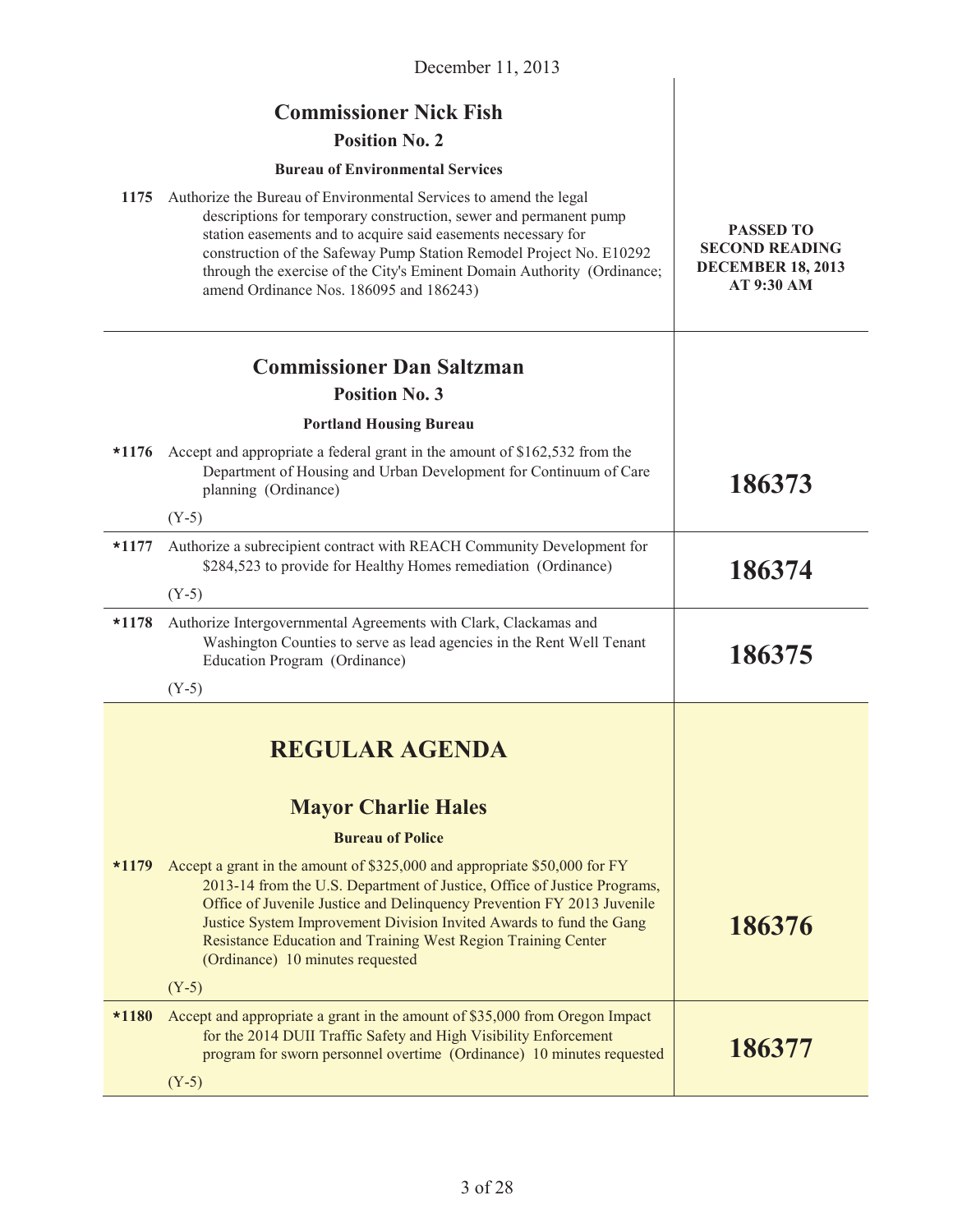|        | December 11, 2013                                                                                                                                                                                                                                    |                                                                      |
|--------|------------------------------------------------------------------------------------------------------------------------------------------------------------------------------------------------------------------------------------------------------|----------------------------------------------------------------------|
|        | <b>Commissioner Steve Novick</b><br><b>Position No. 4</b>                                                                                                                                                                                            |                                                                      |
|        | <b>Bureau of Transportation</b>                                                                                                                                                                                                                      |                                                                      |
| 1181   | Authorize price agreements with Harper Houf Peterson Righellis Inc. and T.Y.<br>Lin International for construction inspection and technical support<br>services for a total not-to-exceed amount of \$1,500,000 each (Second<br>Reading Agenda 1159) | 186378                                                               |
|        | $(Y-5)$                                                                                                                                                                                                                                              |                                                                      |
|        | <b>Commissioner Nick Fish</b><br><b>Position No. 2</b>                                                                                                                                                                                               |                                                                      |
|        | <b>Bureau of Environmental Services</b>                                                                                                                                                                                                              |                                                                      |
| 1182   | Amend various sections of the Public Works Improvement Code for<br>consistency and clarity of general language and organization cleanup<br>(Ordinance; amend Code Chapters 17.32, 17.34, 17.36, 17.37 and 17.39)                                     | <b>CONTINUED TO</b><br><b>DECEMBER 18, 2013</b><br><b>AT 9:30 AM</b> |
| 1183   | Authorize decrease in the Oregon Department of Environmental Quality Clean<br>Water State Revolving Fund Loan Agreement No. R74164 loan amount<br>by \$450,459 (Second Reading Agenda 1154; amend Ordinance No.<br>177898)                           | 186379                                                               |
|        | $(Y-5)$                                                                                                                                                                                                                                              |                                                                      |
| 1.1117 | $11 - 11$<br>$\mathbf{1}$                                                                                                                                                                                                                            |                                                                      |

At 11:15 a.m., Council adjourned.

# **LAVONNE GRIFFIN-VALADE**

Auditor of the City of Portland

Call

By Karla Moore-Love Clerk of the Council

For a discussion of agenda items, please consult the following Closed Caption File.

| WEDNESDAY, 2:00 PM, DECEMBER 11, 2013                   |  |
|---------------------------------------------------------|--|
| DUE TO LACK OF AN AGENDA<br><b>THERE WAS NO MEETING</b> |  |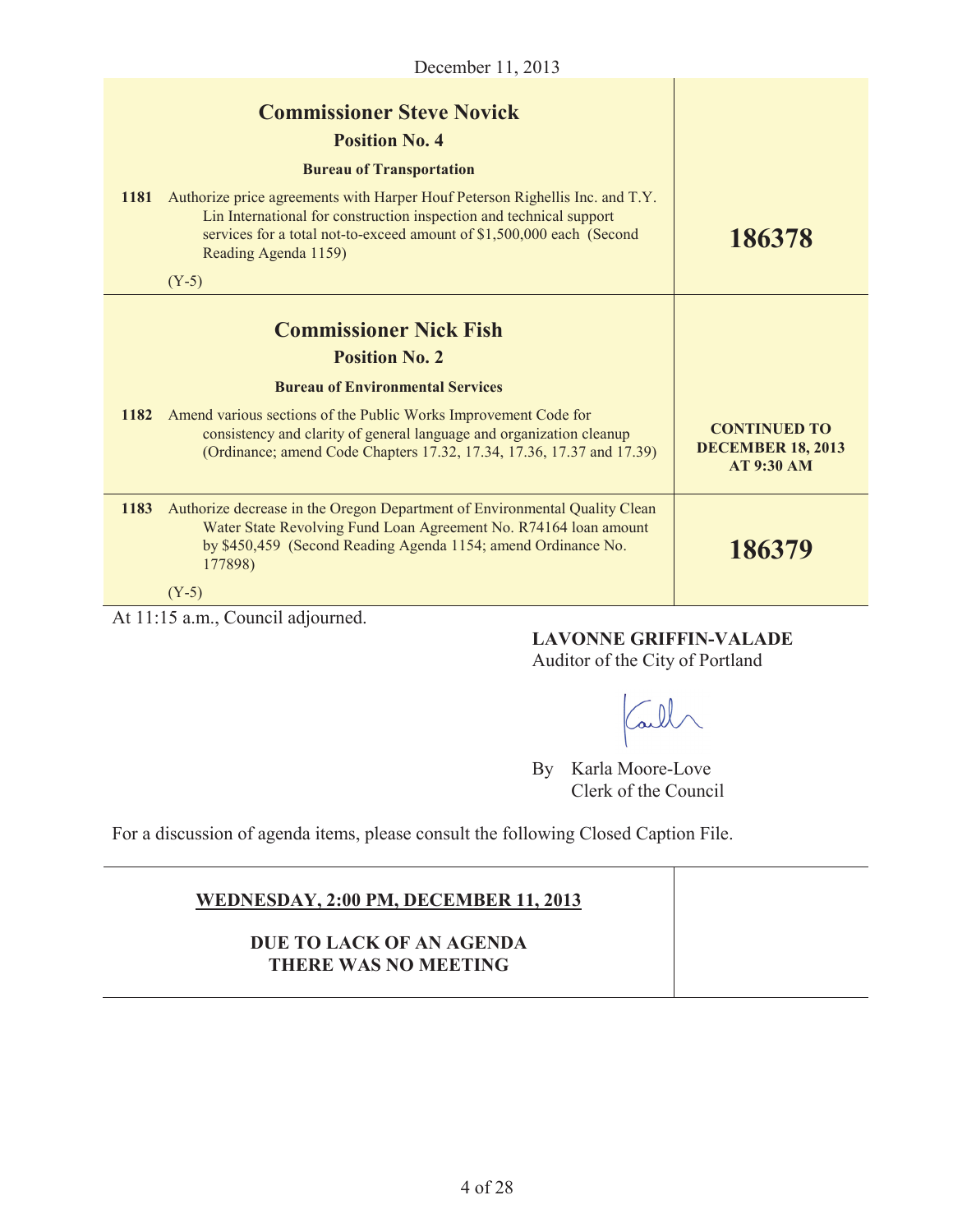## December 11, 2013 **Closed Caption File of Portland City Council Meeting**

This file was produced through the closed captioning process for the televised City Council broadcast and should not be considered a verbatim transcript. Key: **\*\*\*\*\*** means unidentified speaker.

# **DECEMBER 11, 2013 9:30 AM**

**Hales:** Good morning everyone, and welcome to the December 11th meeting of the Portland City Council. Would you please read the roll, Karla?

**Novick:** Here. **Fritz:** Here. **Fish:** Here. **Saltzman:** Here. **Hales:** Here.

**Hales:** Nelson Mandela, who we memorialized this week, said to be free is not merely to cast off one's chains, but to live in a way that respects and enhances the freedom of others. We honor his memory this week, and his accomplishments, and we also remember tragedy, and should remember those words about what freedom really means. It's not merely libertarianism, but a mixture of rights and responsibilities that we still struggle in this country to get right. And we remember especially the toll that gun violence takes on all of our communities this week. We remember particularly, Cindy Yuille and Steve Forsyth. Cindy was a Kaiser Permanente hospice nurse. Steve was a marketing director and a youth sports coach. They lost their lives one year ago today at Clackamas Town Center, and I would like us to begin this morning's work with a moment of silence in their honor. [moment of silence] Thank you very much. We're pleased to welcome guests to our unusually chilly council chambers this morning, we're still recovering from a two and a half day power outage for this building. And we want to welcome 25 senior-level foreign service nationals, people from a number of other countries, hired to work at U.S. embassies around the world. They bring cultural understanding and competence to this important work of the relationship between the United States and the world. They are hosted by the world affairs council, and they are here on a state department sponsored professional development program, to help them better understand U.S. foreign policy, American democracy, government, and culture. And their program will cover empowering and engaging women, girls, and youth; energy sustainability and climate change; and entrepreneurship; local job creation and the economy; and an interfaith dialogue and Muslim outreach in the United States; all topics about which we are very interested in Portland, and where I hope are able to learn at the community level a bit from what we're doing. So, if that group would please stand, let's welcome them to Portland. Welcome. [applause] Stay warm, learn a lot and teach us a few things. Thank you. Any other announcements, or courtesies before we start this morning? Commissioner Fish?

**Fish:** Are we live, Karla? Because our monitors aren't on.

**Moore-Love:** Yeah, we're working on the big screen, I think it's just our monitors are having issues here.

**Fish:** Should we call PGE? [laughter]

**Hales:** I think that they're busy. Let's begin with communications items, please.

#### **Item 1160.**

**Hales:** Good morning, Mr. Karlic. Welcome.

**Stefan Karlic:** Good morning, Mayor Hales, and council members, thank you for your time. My name is Stefan Karlic, I am the secretary of the Hayden Island livability project on the [indistinguishable] board, and the Hayden Island manufactured home community, HOA board member. After thousands of man hours and paid expert opinions, the port has come up with a business plan. The port wants to build a deep water facility. And the result of that plan, up to thousands of these man hours, they have presented to you number one, cost. Not known. Number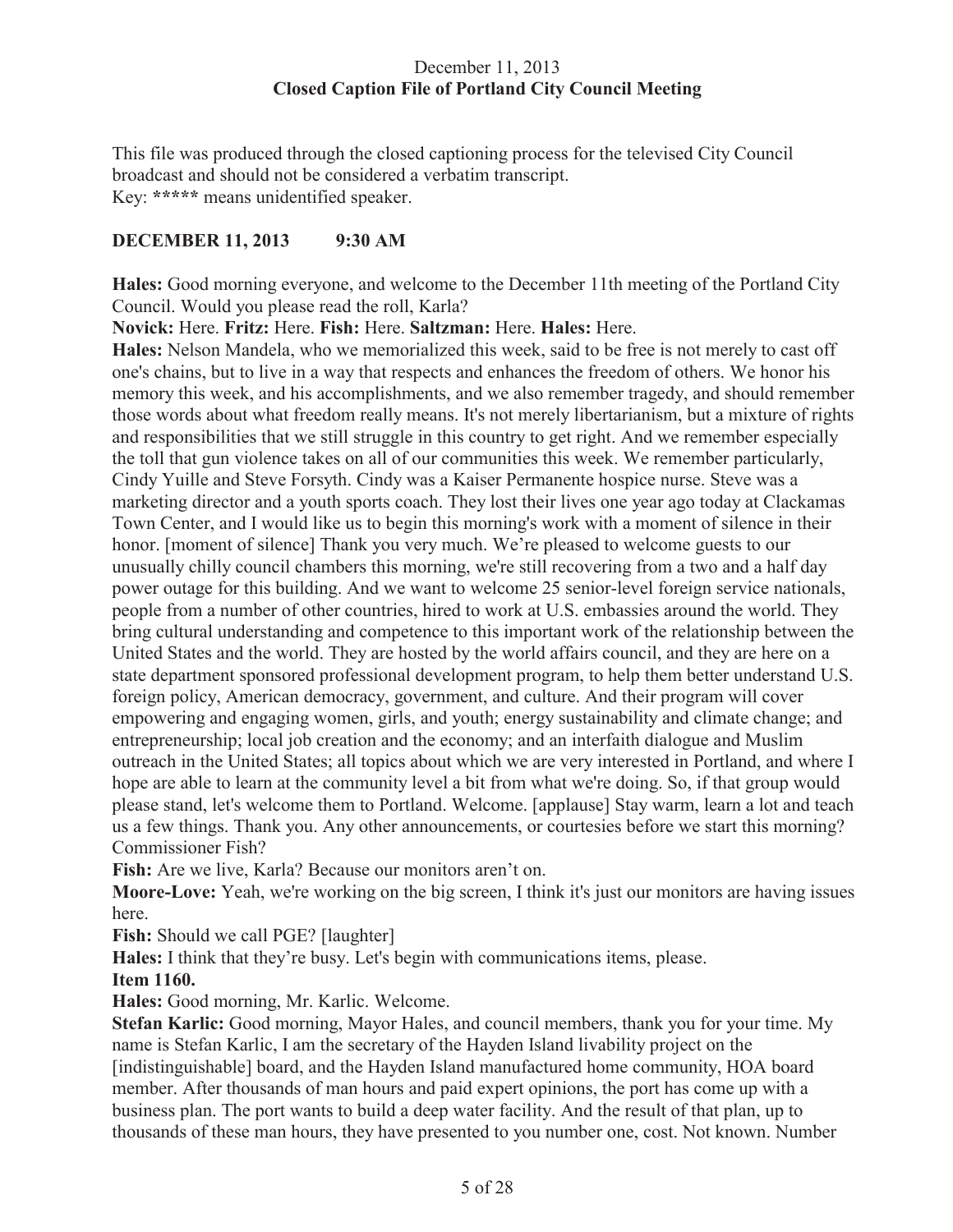two, return on investment, not known. Product, not known. Lessee operator, not known. Cost to taxpayers, federal, state, and local, not known. Build it and they will come. They tried this in the '80s with the coal terminal. And it didn't even start operation. Cost of millions to taxpayers and private investors. What the port has failed to tell us is that Portland never was or never will be a deep water port in the eyes of the shipping companies. The Columbia River channel is not deep enough to navigate, through deep water vessels recognized at 45 feet in 2009, and with the new panama ships coming into operation in 2015, that depth requirement is 50 feet plus. The -- and you also need to remember on that water depth, a ship in sea water floats a lot higher than the ship in fresh waters, you lose about a foot of that clearance. Just six months after the completion of the dredging in the Columbia River to 43 feet, and more in places, in 2010, restrictions were put in place because of heavy silt buildup, just three months after they completed it. And some of the levels were at 40 and 41 feet, just three months after the completion. The corps of engineers in pacific northwest waterways association warned that constant dredging is needed to maintain the depth to 43 feet. On November 22, 2013, this is related to the mitigation, 140 international organizations called for ending of biodiversity offsetting plans due to them not working. This is the same mitigation the Port of Portland and others are offering in the way of replacing destroyed ecosystems and flood plains, and putting them somewhere else. It does not work. And even with continuing dredging, some ships have to wait at Astoria for preferred conditions, increasing costs in manpower and the fuel costs. The cost of the bar and river pilots is another concern that is making this too expensive for the port to operate.

**Hales:** We need you to wrap up.

**Karlic:** Sure. Getting back to the litigation, we have agencies spending hundreds of millions of dollars every year to protect flood plains and restoration, and others that are willing to destroy places like West Hayden Island.

**Fish:** Mr. Karlic, we are about to hear from Lucinda Karlic, who may be related to you. **Karlic:** She is.

**Fish:** Before we hear from her, thank you for the package of materials. But, in one sentence, could you tell us what your recommendation is to us as to how we address West Hayden Island going forward?

**Karlic:** We would like to see it not built. We would like to see it being kept as a natural wildlife preserve.

**Hales:** Thank you very much. Appreciate both you and these materials.

**Karlic:** And my wife apologizes, she's not here. She's sick.

**Hales:** Ok. Thank you so much, and we'll hear from her again, I hope. Thank you. [applause] So Lucinda is not here this morning. Could we move on, please.

#### **Item 1162.**

**Hales:** Good morning, Mark.

**Mark J. Hofheins, Jr.:** Hey, it's Mark J. Hofheins, Jr. with UCARE. Luckily, I didn't realize that I was on council, but I ended up showing. Good thing. As of today, the stats still stand. Zero outreach workers, zero people off the street, off of front. They actually are having to find their own places to keep warm. And the devastating part is that the elements are getting to people and the city has yet to do anything about it. We've had one incident for sure where a homeless person was hospitalized, now, and severely for frostbite due to the elements. We have had a death, as you guys know, due to homelessness and trying to evacuate them from the city. This is not the route we need to be taking. Portland is great with every resource, except for housing. The interjection of -- from streets to housing is a great idea. But we need something in between. The only thing Portland is missing is a halfway house style shelter. The only way to end homelessness, which you never fully will end homelessness because there are people who will choose to be out here, but at least you can give them the option to get off the streets. If you had a shelter, they could go take care of their business,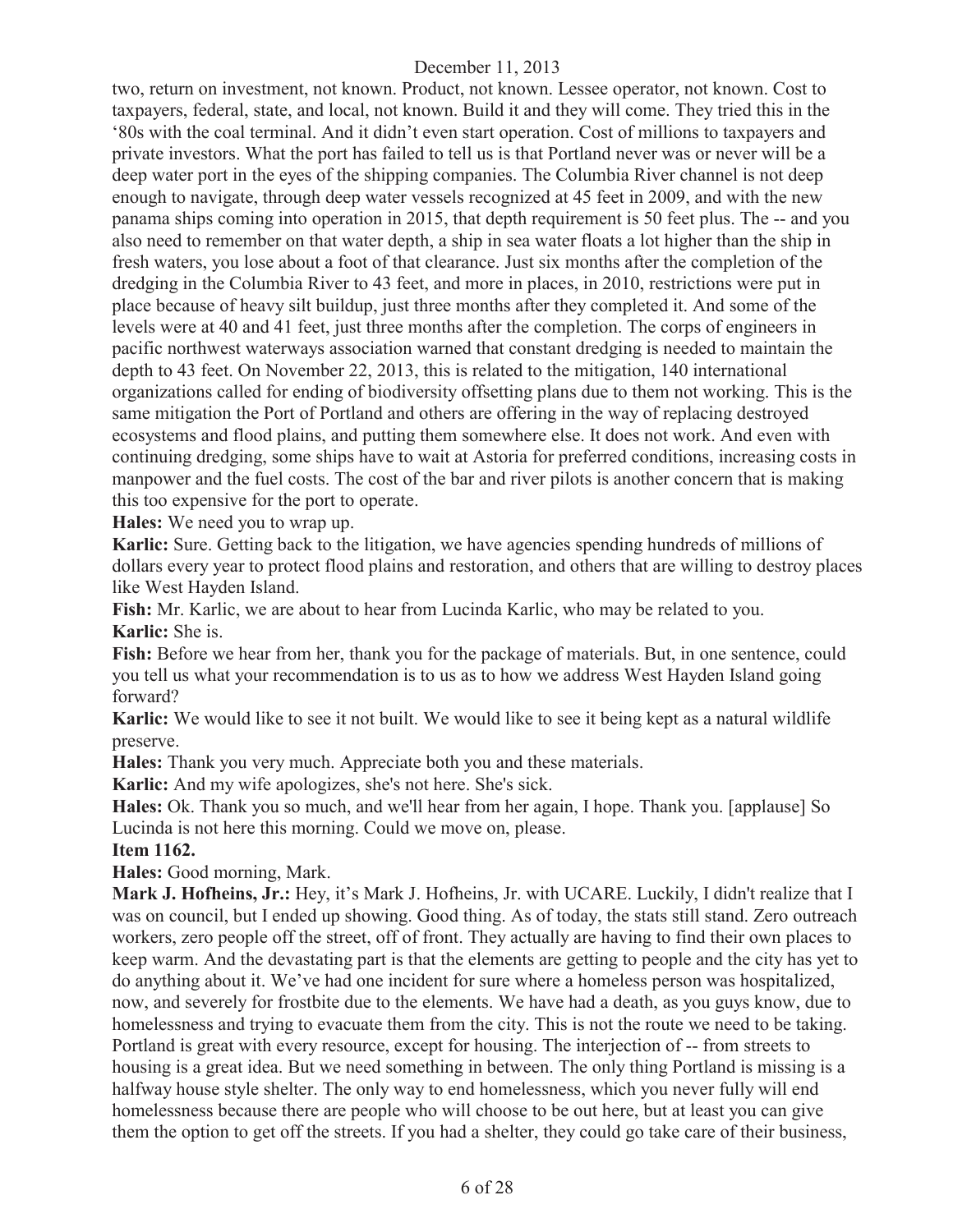get off the streets and have a place to put their belongings, stay safe, and be better operating within society. This is the only thing that I see Portland missing. If we can get this done, you guys would meet your ten-year plan to end homelessness. Because the opportunity would be afforded. The deaths would be less. And also, I wouldn't be having to be here before you stating it. The sooner we get this done, the better. I hope that you guys will actually do something about this. We have already got these two records on for this year. With record lows of cold, frostbite is a norm. Death is going to be a norm. How many deaths do you want on your shoulders? I don't want any on mine. I appreciate you guys for listening to me on this matter. And I hope I got to you guys.

**Fish:** Mark, you know that the city declared a severe weather emergency, I believe we're now in our fifth or sixth day. You also know we've got lots of nonprofit partners reaching out to people in the camps and on the street. And I know that Marc Jolin from JOIN has been out almost until 2:00 in the morning every day, and we also have Commander Day provided for police officers, giving folks rides to shelters. So, if you know of an incident where someone has not been able to get shelter during this period where you opened up our extra capacity, you will let us know?

#### **Hofheins:** Yes.

**Fish:** Because we've got an army out there making sure that on this cold weather, people do have a shelter bed.

**Hofheins:** Most definitely. And I am willing to do that. Because I'm out there beating the streets with the people all the time.

**Hales:** I think the police bureau has given about 30 or 40 rides to shelters in the last few days. **Hofheins:** And I appreciate that, and thank you for the update. These are things that needs to be transparent to the community.

**Fish:** Well, let's be very clear, anyone can call 211 and find out where they can get a shelter bed during this severe weather. So, thank you for putting a spotlight on it, but, our emergency network is now activated.

**Hofheins:** And that's great. The only issue with that is the mentally ill.

**Hales:** No question. And there were some, I think, 26 folks that the police bureau contacted, who refused the ride. And perhaps, some of those folks were not in full capacity of their judgment because they were in danger every night.

**Hofheins:** Yes. I appreciate you guys. Thank you.

**Hales:** Thank you. [applause]

#### **Item 1163.**

**Hales**: Good morning. Welcome.

**Sarah Lyons:** Mr. Mayor and members of the council, my name is Sarah Lyons, and I am here to urge to you rescind the sale of the Freeman water tank property in Multnomah Village. As you now are all well aware, the water bureau entered into a sales agreement last year with a private developer, with next to no public notice and absolutely no effort to get the best price, terms and conditions, as directed by the three of you in a 2010 ordinance. I could devote my three minutes to hashing out why I think you should rescind the sale based on the water bureau's mishandling of the transaction, but, I will leave that to our attorney. Instead, I would like to explain three overarching and positive reasons why you should rescind the sale and keep Freeman in public ownership. First, and perhaps most importantly, Freeman is the final piece of property needed to create a wooded trail that would link Woods Park to southwest trail number seven leading to Multnomah Village. Recognizing the significance, the Ashcreek and Crestwood neighborhood associations and Friends of Woods Park joined the Multnomah neighborhood association in calling on the city to rescind the sale. The pedestrian connectivity and of course the public safety benefits that would result for countless Portlanders cannot be overstated. Second, in a world of climate change and disappearing habitat, every bit of nature counts. While the property a mere three-fourths of an acre, it is home to countless trees, birds, deer, owls, and even elk. I even brought photos of the elk. Many neighbors took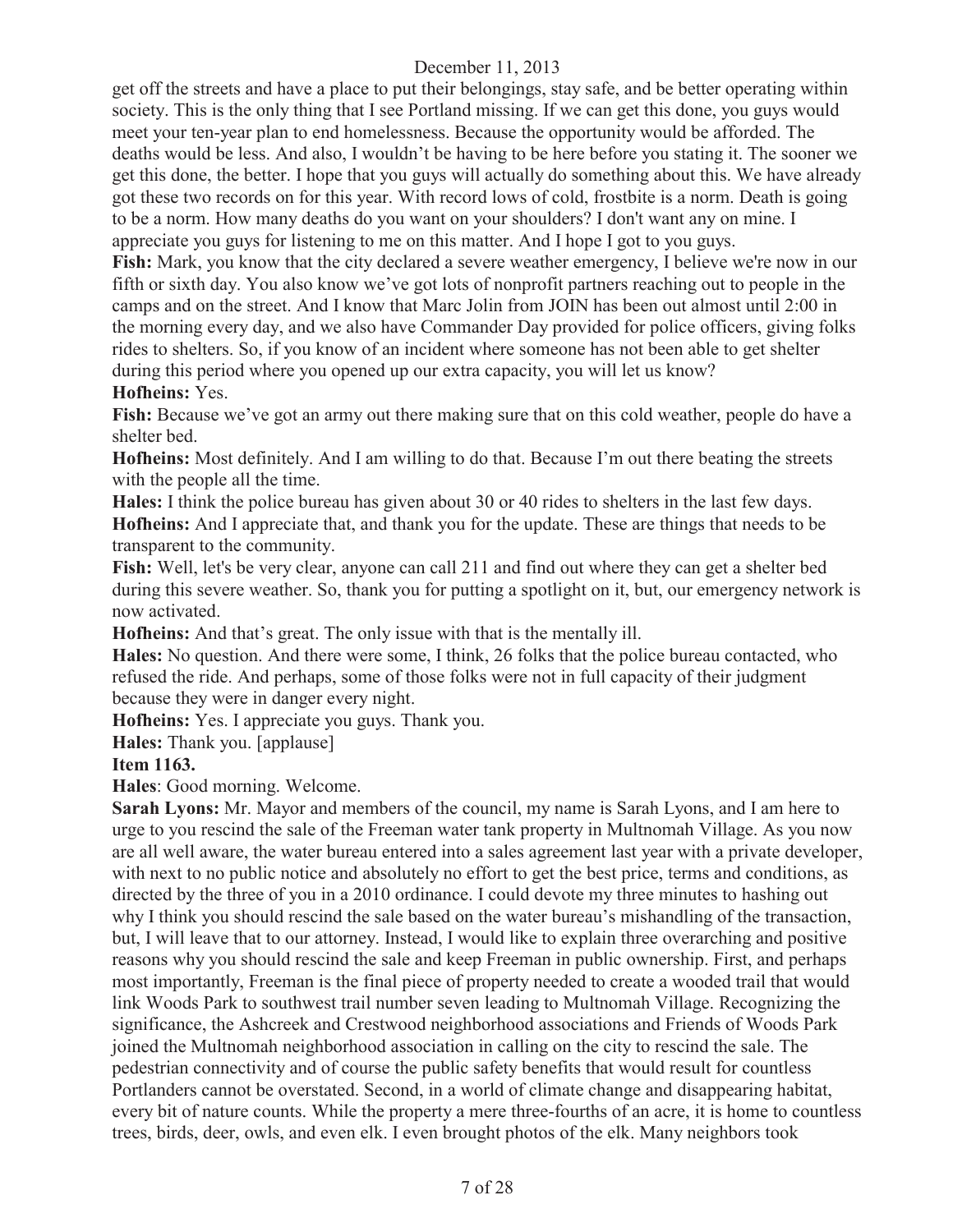pictures. Further, the property adjoins the existing green space that Parks and Metro jointly purchased in 2000, as they recognized the high ecological value of the area. Third, livability. As Portlanders, we pride ourselves on our quality of life, our access to nature, our parks, our community gardens. That's why I chose to move here a year ago. But more and more, Portland is divesting itself of these public properties in favor of development meaning their future public good will be lost forever. Before we know it, the loss of this property in Multnomah Village and other similar sites throughout Portland will add up to a city devoid of the very elements that have made it such a great place to live. It's truly a death by a thousand cuts. As a new mom, that's not the city I want to see my daughter grow up in. And while I strongly support infill as a means to protect our rural lands, it must be done very thoughtfully. When it comes to selling our increasingly scarce public treasures, I believe that it should be done only after significant public consideration and with overwhelming justification. I don't feel like either of these criteria were met in the case of Freeman. Whether you live in Multnomah Village, Eastmoreland, West Portland Park, Grant Park, or any other Portland neighborhood, it's easy to see the value of keeping this property in public hands. Its potential is astounding and its value is immeasurable. Let today be the day that you take a stand against this threat to Portland's quality of life. There is time to make Freeman the poster child for what is right about Portland rather than just another casualty in our struggle to do the right thing. I encourage you to direct the city attorney to work for the residents of our neighborhoods, and negotiate a way out of the sales agreement. Hundreds of Portlanders stand ready to assist with getting Freeman added to our city parklands and implementing a vision for the property that ensures maximum benefits for all city residents. Thank you for your consideration.

**Fish:** Ms. Lyons, can I follow up on your very thoughtful testimony? As you know, as the new water commissioner I've inherited a contract for the sale, and I appreciate what you just said for this site. Do you have a local organization in Multnomah, in the Multnomah Village area, that's prepared, if this was back on the market, to acquire this property? Because the water bureau that I represent can't maintain natural areas, it's not our core mission, it's a surplus property as declared by the council. So, do you know if someone willing to come in and purchase this to maintain it, in its current state?

Lyons: I think that, that a lot of people, civilians, would like the option to. No one has come out and said to me, I will buy it. But I don't think that option has ever been given to them and I would like them to speak for themselves.

**Fish:** I would like to make it clear on the record that since I've been tasked with looking into options on behalf of the council, and I inherited a binding contract that, as you know, I had nothing to do with, if there is an interest locally in acquiring this site at fair market -- and I also heard that, that you have claimed that the price that we have offered to the developer was not fair market. I would like to know what that fair market is because we would have to have the community to pay for the fair market. But, if you have someone willing to step up and acquire it, because the Portland water bureau has been sued for, for doing things like this, maintaining assets that are not part of its core mission. I would be very receptive to that. And even if you sent me an email with the name of a group that you think might be willing to buy it, that would be helpful in the process we're going through and looking at options.

**Lyons:** Okay. Thank you.

**Fish:** Thank you.

**Hales:** Thank you very much. [applause]

#### **Item 1164.**

**Hales:** Good morning, Colonel Williams.

**Joe Williams:** Good morning, Mr. Mayor, commissioners. I am glad to be here this morning to tell you how I'm leading the effort to bring the USO back to Oregon after a 40-year absence. Same thing you heard on Veteran's Day, when the Hollywood district honored the USO to be the grand marshal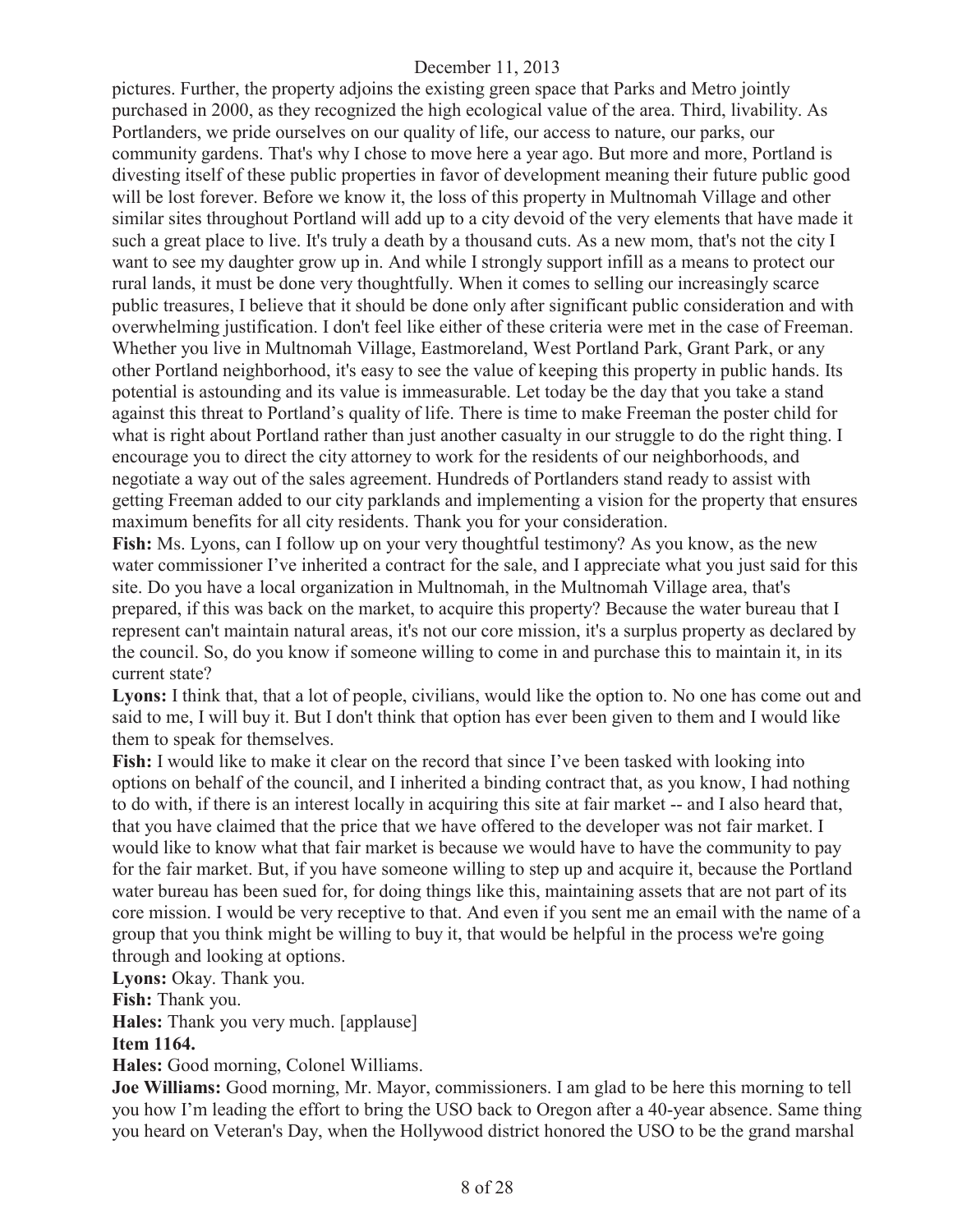for this year's Veteran's Day celebration and parade in the Hollywood district. They did is a fantastic job with that. I'm not sure if your machines are working.

**Hales:** Yes, they are now.

**Williams:** We have got the second slide, kind of a built slide. I don't know if you could see that. But the photo rendering, and we've-- most of our support so far has been in-kind donations, architect, engineering support, interior design team, interior design team developed this rendering. They are out of Marylhurst University, so one of the instructors and three students, this is their internship in order to complete the program at Marylhurst. The USO center would be located on the mezzanine level prior to going through security. So it's up near the PDX conference center, it's approximately 650 square feet, currently being used as a storage room, and we will convert it. The construction takes about 45 to 50 days to convert it over to a USO airport center. Typical of a OSU airport center -- and your son, who is an army veteran, hoo-ah, that's kind of an army term for his service, can tell you about the USO, and I am sure that he spent some time in various USOs. Has things such as TVs, snacks, soft drinks, coffee and other refreshments, laptops with Wi-Fi access, Sharp microelectronics, our friends across the river in Camas are donating all of the flat screens and computers and electronics, about \$10,000 worth of equipment. And the best part of what they are doing for us is they are going to come in and install and make sure that everything works. I don't know about you, Mayor, but for me, it's a good thing that I have got a teenager and one that's in college, or I would have big trouble at home on making my electronic items work. We will have volunteers, an army of gratitude. We currently have 250 people that have contacted me wanting to volunteer at this USO. Probably an X-Box entertainment system and then a list of vendors and the restaurants that offer military discounts at the airport. So, subject to that, our time line is, should have the lease signed shortly. The USO national northwest board of directors is meeting tomorrow to approve the final business plan, authorize the executive director to sign the lease, and then we'll move forward. We've been working with Fred Dice out of building services, a delightful gentleman to work with and has been very, very helpful to us. So, subject to any questions?

**Hales:** Just appreciate what you are doing It's a big volunteer effort that you have herded together to a good cause, so thank you.

**Williams:** You get to be my age you need an encore project in life and this is mine. Thank you for your time this morning.

**Hales:** Thank you so much. Appreciate what you are doing. [applause] All right, let's move to the consent calendar. I have had a couple of requests to pull items. One was 1167. Another was 1169. And the third was 1172. Any other consent calendar items that someone wants to pull? If not, let's vote on the balance of the consent calendar.

#### **Roll on the balance of the consent calendar.**

**Novick:** Aye. **Fritz:** Aye. **Fish:** Aye. **Saltzman:** Aye. **Hales:** Aye.

[gavel pounded]

**Hales:** Alright, time certain.

## **Item 1165.**

**Novick:** Colleagues, as you no doubt suspect, Carmen hasn't slept much in the last three days, I'm sure that she will perform sparklingly in spite of that. But, wanted to note that for the record. And I did ask Carmen last night, based on the events of the last couple days, would you change your strategic plan, and she said no, not at all. But, she certainly has some things to say about lessons learned or, perhaps, concerns reinforced in the past couple days. So after her initial presentation, I'm sure that she will be happy to expound on those. Two other things to note. One is that I think we have somewhere around 53 work items identified in the strategic plan. There's ten of them in bold, and those are sort of the highest priority items. And they are sprinkled through the documents, when you see bold, know that's a priority. The other thing I wanted to note is that this is PBEM's strategic plan but there are instances where there's other public or private entities inside and outside the city,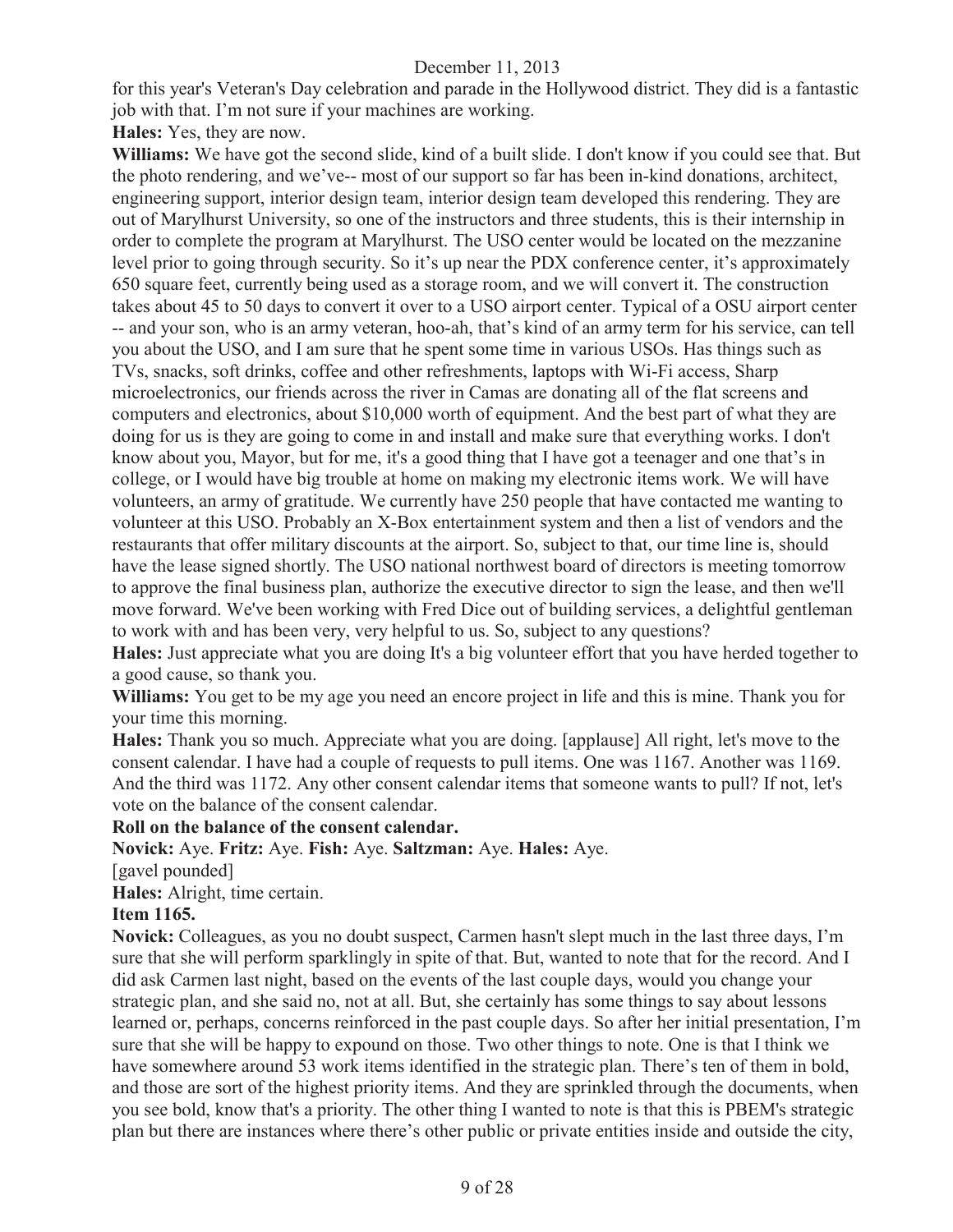which PBEM will be working with on important issue items. For example, trying to figure out what to do about our unreinforced masonry buildings. One of PBEM's priorities is to work with BDS on figuring out a solution. Another of PBEM's priorities to work with the energy industry to address the threat to our energy infrastructure, which is housed in a rather dangerous place. There are other projects the City needs to undertake in order to improve our preparedness, where the problem is clear and the relevant entity has identified a plan of action, and they are not in the strategic plan because there is not much for PBEM to add. For example, the water bureau is aware that the entire west side might lose water unless steps are taken and the water bureau has the Willamette River crossing plan. That's not something that we have much to add to, so that's not in their strategic plan. So, the strategic plan includes work items where we're working with other people and have something to add, but, it does include items where other people have stuff to do and they need to just go and do it. So, with that, I will turn it over to Carmen.

**Carmen Merlo, Director, Bureau of Emergency Management:** Thank you, Commissioner, Mayor. Carmen Merlo, the director of the Portland bureau of emergency management. I'm really honored to have with me Joe Rizzi, he is the director of the Multnomah County office of emergency management. And my leadership team is here, as well, David Blitzer, my operations manager and Jonna Papaefthimiou, my planning and preparedness manager. I'm going to give you a very high Level overview of our strategic plan, and certainly am available to answer any questions afterwards. I don't know if you can, you can -- it's on there, great. All right. First, to start with, I want to talk a little bit about how we came to inform our strategic plan. We did quite a bit to get feedback. We had an all-day planning work session with staff, certainly the Portland plan, after action reports and improvement plans from previous emergency incidents, as well as real world events including events of the past couple days, state and federal requirements, input from our regional partners, as well as the community stakeholders. EMAP, which is the emergency management accreditation program, standards, and finally, of course, input from not just our commissioner in charge but also our emergency management steering committee and disaster policy council. PBEM provides the leadership to coordinate the city's mitigation, preparedness, response and recovery efforts, but we can't do this alone. And so, I hope one of the themes you will see throughout the strategic plan is us trying to leverage the sphere of influence of our key partners to inspire our culture of preparedness. Vision is a resilient Portland. Most people define resilience as just the ability to bounce back. We think of it more than that. In most cases, we don't want things to go back to where they were, so, going back is not really an option. We want to use the opportunity to thrive, even grow, from the disruption. So, how does the city thrive after disaster? Well, several ways. You want to use the opportunity to design and construct better buildings, not build in hazard prone areas, harden critical infrastructure, and of course increase community preparedness. Resilience is influenced by quite a few factors. None of these alone can achieve resilience but all of them together will better ensure a resilient city. Certainly, the events for the last couple days, business and government continuity of operations, and I am happy to answer any questions you may have after the presentation. In thinking about how we focus our efforts, we took a look at some national and local trends in emergency management, starting with aging and critical infrastructure and lifeline vulnerabilities. I think it's no surprise that many of our assets are either reaching or have already come to the useful end of life. And much of it was built prior to an understanding of our seismic risk here in the Pacific Northwest. The power outage we had the last couple of days certainly underscores the reliance we have on some major lifelines, including electricity. We rely on the electricity to power our computers and pump our fuel. So for Portland to recover quickly, we need to work closely with our private sector partners who own much of the critical Infrastructure in the city. From sustainability to resilience, Portland, of course, as you know, has a national reputation for being a leader in sustainability. But, the term sustainability is often limited to us having the minimal impact on the environment. I think a more thoughtful approach would be to adopt a framework of resilience, which talks about the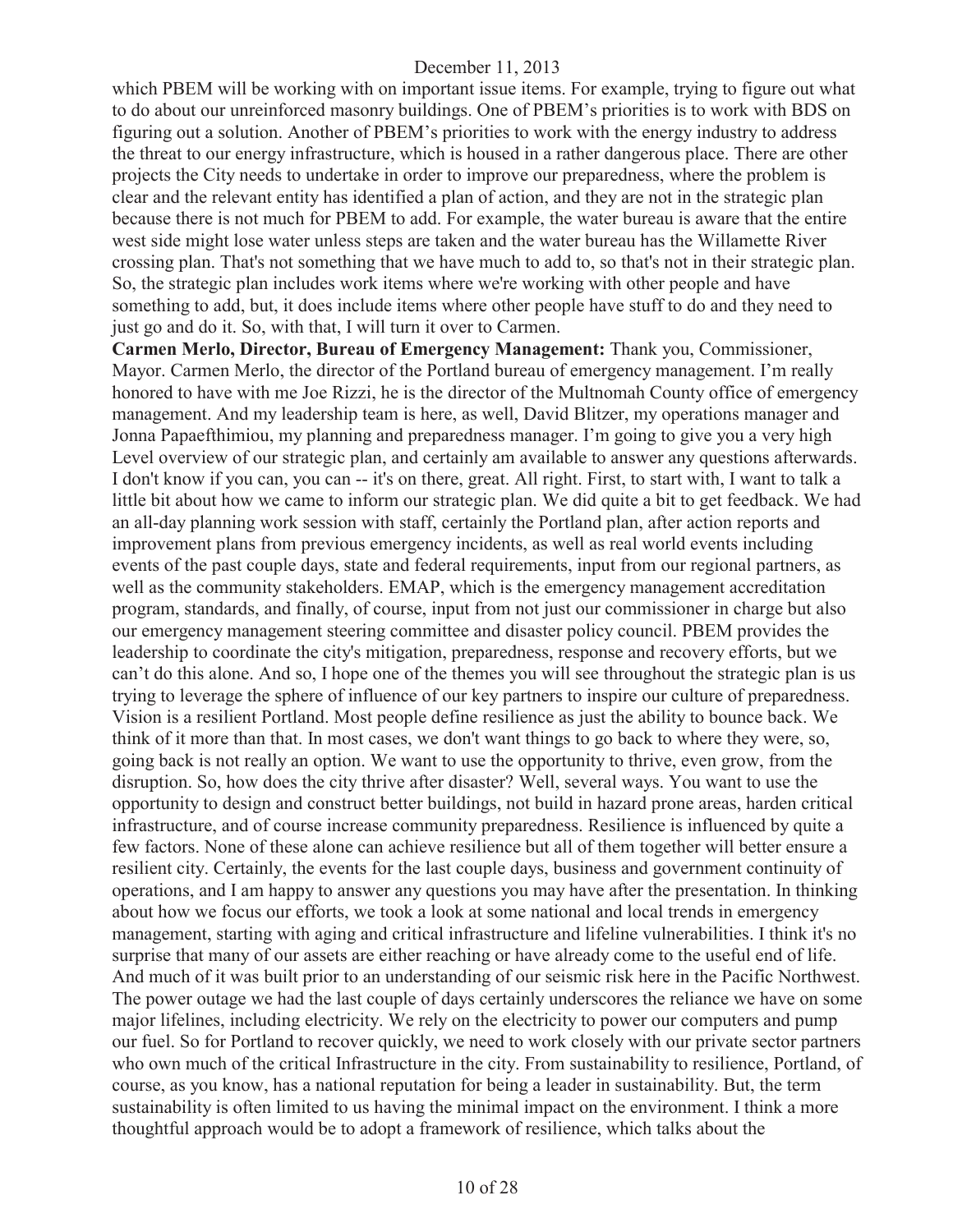environment having a minimal impact on the people. And so, where we talk about, for example, LEED buildings, in addition to taking into account the energy efficiency, the waste reduction of the buildings, why aren't we also talking about the building performance? And, in particular, seismic performance of the buildings? There is a growing movement about adoption of this micro unit framework, and you see the examples of it everywhere: microbusiness, micro financing, micro apartments. And we thought, why not adopt a similar model to preparedness? So, rather than use arbitrary neighborhoods or census boundaries, we want to identify very specific micro-communities and use the opportunity to strengthen social networks and increase community and neighborhood cohesion. We know disasters have a significant impact on business continuity and economic growth. If we want to attract business and skilled employees, we need to demonstrate that the city has made similar investments in our own infrastructure, so that we can maintain the economic activity. And investing in disaster resilience also creates job opportunities in various sectors. Everything from engineers and laborers to modernize our critical infrastructure, and as well as building professionals. And lastly, the role of social media during emergencies. It's probably no surprise that social media has transformed the way that we both communicate and get emergency information to the public. Information moves really rapidly. Things are constantly fluid, and so it's up to us to keep pace with the information. One focus of our strategic plan has been the pursuit of what's called EMAP, that's the emergency management accreditation program. Communities achieving EMAP accreditation are among the most prepared to handle an emergency. Around the country, very few states and even fewer cities have achieved this accreditation. And none presently in Oregon. So one of our focus areas is to achieve EMAP accreditation by the end of December, 2016. And we've developed a path that will get us there with five goals in mind. So I'm not going to go through each one of these, but, I'm just listing them there for you. And I'm going to turn it over to Joe Rizzi to say a few words about the strategic plan and city-county collaboration.

**Joe Rizzi:** Did you want to get to the questions first?

**Merlo:** Why don't you go ahead.

**Hales:** I think the panel should go ahead and speak. And then we'll spend some time. Thank you. **Rizzi** Good morning, Mayor Hales, and board of commissioners, my name is Joe Rizzi, I'm the director for the office of management emergency for Multnomah county. I just want to support my - - give my support to the strategic planning for the Portland bureau of emergency management. Over the past 11 months, we've worked really closely with emergency management from Portland and Multnomah County, and Multnomah county has been building a team over the past 11 months and restructuring the emergency management. And we've collaborated on a lot of different projects, things like mass care in sheltering where we have had over 150 people there from the community, and Portland being one of those helping to support that project. We really enjoy having the leadership from Carmen Merlo and David Blitzer, as well as their team. And my team is integrating with them and working closely on projects not only for planning, but also community outreach and getting out into the communities to some of our most vulnerable populations. So some of the low income populations and culturally-specific populations that have the largest impacts during a disaster. So, that's really our focus, and the strategic plan is really working with us to move forward and work as a team. One of the crucial things for us is that ongoing support and partnership. It allows us to help prepare, respond to, recover from, and mitigate against disasters, both natural or manmade. Without that support to their bureau, it makes it very difficult for Multnomah County to be able to help the citizens and the community in general. A few of the other projects that we worked together on is things like debris management. Debris management will be a large issue if we have a Cascadia event, a large earthquake or even a large wind storm or ice storm that caused a lot of woody debris. Other things are things like alerts and warnings, so being able to alert our public of issues happening. You guys used the alerts and warnings over the past few days just to alert your own employees, allowing them to know whether they can report to work or not. As well as issues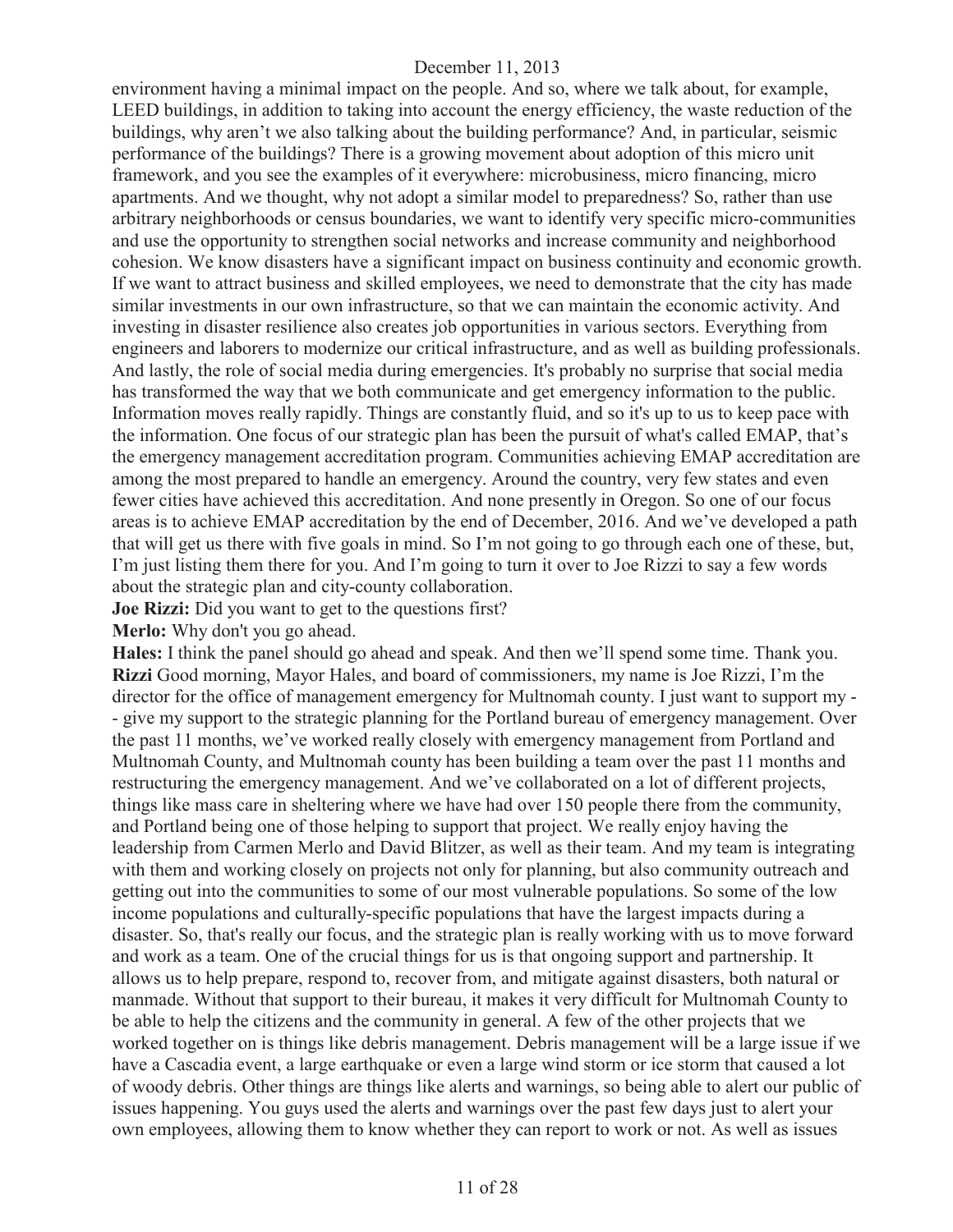around public health, whether it's a boil water notice or whatever it might be. So in conclusion I just want to give one recommendation, and just say, I urge you to support emergency management and the strategic plan to help keep our community safe and resilient into the future. Thank you. **Hales:** Thank you. Good morning.

\*\*\*\*\*: We don't have anything prepared. We're backup just in case. In case someone face plants from sleep deprivation.

**Hales:** Questions, points to raise with this group. Yes, Commissioner.

**Fish:** Thank you, Mayor, and thank you Carmen for your splendid work for the past few days. Are we going to have a chance this morning, separate and apart from this presentation, just to get some of your thoughts on what worked and did not work over the last three days?

**Merlo:** I would be happy to share a couple things now, and I'm sure that there will be other things, as well. I am planning to convene a debrief so --

**Fish:** A more comprehensive debrief?

**Merlo:** Yeah, absolutely.

**Fish:** A few things to the presentation this morning. The first is, in going through your strategy and the action items, I see that Commissioner Novick said some are highlighted in bold, and those are the high priority ones. But I notice a number of our bureaus are woven through this. Is it your intention to schedule meetings with individual commissioners and their directors to do the followup on the action items?

Merlo: Absolutely.

**Fish:** I would personally like to be involved in that just so I can hear your pitch to my bureau directors and make sure we're all coordinated.

**Merlo:** Understood.

**Fish:** So I would welcome that. Carmen, one of the items that's not highlighted is 1.8. That doesn't mean it's not a priority. But, this is the one that talks about a recovery plan for our subsidized housing. Since you have made equity a big cornerstone of this, it strikes me that this is still an area of big opportunity because of the vulnerable populations that we house directly or indirectly. And we're talking about thousands and thousands of people. So, do you have any thoughts as to how we could create some baseline standards for all our partners from local housing authorities, nonprofit partners, and anything that we subsidize so you are satisfied that there is a consistent standard of emergency preparedness in housing?

**Merlo:** Well, certainly I think as a starting point we want to be sure that the housing currently available is retrofitted, is seismically sound. We want to be sure that we're not putting people in dangerous situations. But Commissioner, honestly, I have not really had that opportunity to meet with Director Manning and really have more of a conversation about that. I believe that item isn't on the agenda for a little bit longer, so we're working towards the next coming year. But certainly, we'll work to meet with Traci Manning to get a more developed plan together.

**Fish:** I was present when you gave a briefing to the operator of Bud Clark Commons. And you talked about in that one situation, getting the three partners on the same page, and making sure of the minimum standards. And I just want to put down a note of urgency around this, and it's something that, because the city funds directly or indirectly a lot of these types of developments, it could be something where some basic standards are embedded into the contract with the city where they have to at least produce an emergency plan. Has to be --

**Merlo:** And we did talk about each of them having a plan in place, and obviously -- so, I believe, those are already in motion.

**Fish:** Okay, very good. I would like some follow-up on that, if I could. Merlo: Absolutely.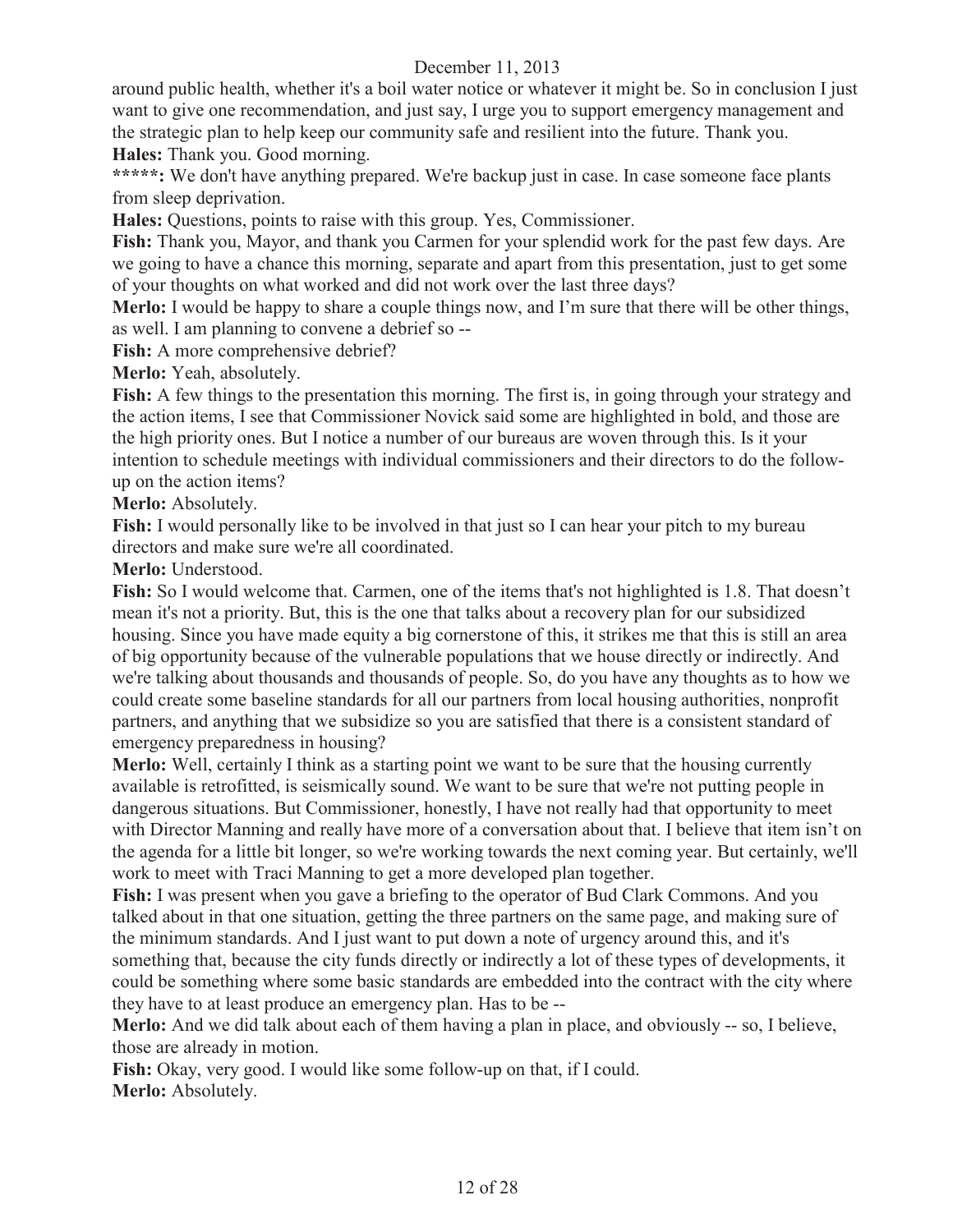**Fish:** And see if we can be helpful. The other thing that I wanted to mention was, when we lost power, my understanding is while we knocked out two buildings, we still got, -- because of a generator, we were able to run the call center in the Portland building?

**Merlo:** No, we did not.

**Fish:** Oh, that was down.

**Merlo:** The only thing that -- the main thing was the data center on the third floor, the call center was not working.

**Fish:** Excuse me, the data center.

## **Merlo:** Right.

**Fish:** And the water bureau -- there was an emergency number people could call if they had a frozen pipe or a problem that did get through, and then the water bureau ran extra crews in the evening to deal with that. In our emergency centers where we have the computer technology, we have backup generators, so we have a redundancy in case we lose power in those secure locations. One of the things that I hope that we can debrief out of the last few days is whether you recommend we have some enhanced backup generators for certain functions and what the cost would be of that. Because that seems to me a no brainer.

**Merlo:** Yeah, that's absolutely 00 I have a list of five things here and certainly an assessment of all our facilities. And their generator capacities is on the top of the list and in addition to a fueling contract to top off each of the fuel tanks for those generators. Those are two of the the top five things that I would make a recommendation about.

**Fish:** Mayor, may I use this form to brag on one group of city employees who worked hard? [laughter] And they worked very closely with Carmen, but, we had a lot of pipes that failed. A lot of frozen pipes, both residential and commercial. We had extra crews working in the evenings at the water bureau. And, this is something that people, you know, it's not sexy work, it doesn't get a lot of attention. But, for example, last night at 8:30, I got a text at home saying that the water had been shut off at the Nines Hotel, which was, I think, close to occupancy, which meant showers, bathrooms, and also emergency services all impaired. Director Shaff got on the phone immediately with the manager and their engineer. Within five minutes, a crew arrived with our senior engineer from the bureau. Ty Kovatch came from his home, and arrived. At 9:30, I got an email from the general manager, saying that within one hour, they had identified the problem, fixed it, and the water was turned back on for all the folks who were at The Nines. And I'm not just singling out the water bureau, I'm sure that there is dozens and dozens of stories like that of people performing at a high level during this emergency. I just want to acknowledge the unsung heroes, the people out addressing homelessness, the water bureau people, and emergency management, your team. And as your commissioner in charge noted, you haven' slept in a few days. All the people that kept the city functioning during a crisis, and I want to thank everyone who went above and beyond for the benefit of the people that we serve.

**Merlo:** Thanks, Commissioner. If I could just give a quick compliment to OMF facilities, they were extraordinary. And Bob and his team were really outstanding. I am grateful for the work that they did.

**Rizzi:** If I could mention one thing about the housing that you spoke of. It's a concern for us, as citizens, that during earthquakes and what might happen. The project that I talked about earlier, mass care and sheltering project. Mass care and sheltering really falls under a county responsibility. But we partner with our cities to make sure that we can do that after a disaster. Unfortunately, the earthquake standards that are currently in the Oregon statute are not for occupancy after an earthquake. They are only for life safety. So, after an earthquake, the standards are really so people can get out of the home in a safe manner, it's not built to a standard where they can go and reoccupy that home. So, even if you -- I think, it's admirable that you want to make sure that you meet the minimum standard, and you look as a city at other things that you might be able to do to say, how do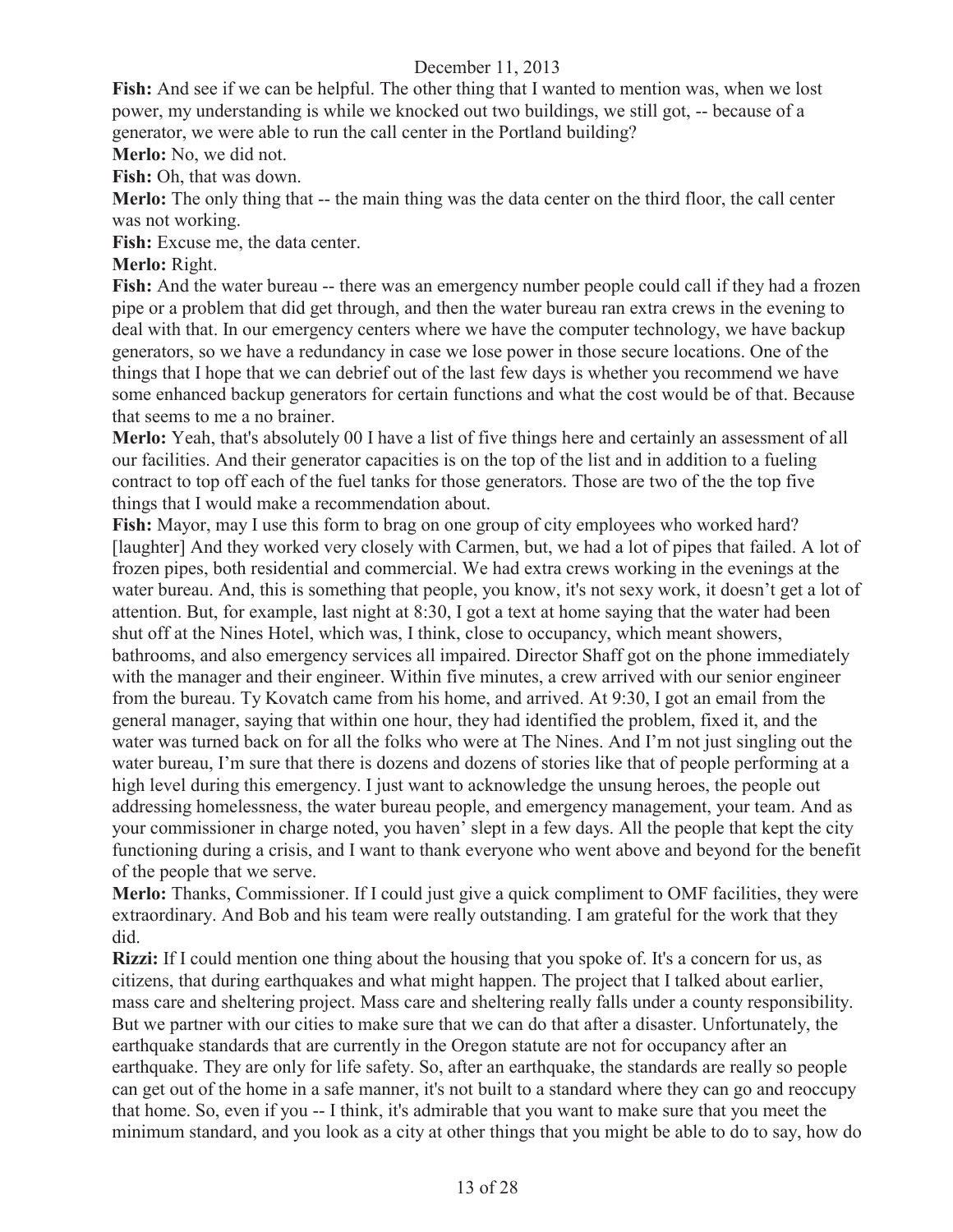we then take it up a notch. But we're hoping the mass care and sheltering plan, although it's a twoyear process, will also address interim housing, and that's housing after the first 30 days, and longterm housing, which will be after -- could be 30 days or going. Long-term housing can be after 60 days, onto years when. When you saw Katrina, we still have some interim housing, or long-term housing, that's there. So, we're really happy to be working with the port of Portland, I mean, I'm sorry, with the Portland bureau of emergency management. I have not slept much, as well. And we have coordinated a lot over the past three days, it's been really helpful for us to have our organizations, both Multnomah county and Portland, in total alignment. So, we're having conference calls, and meetings, and so were you, and me and Carmen would debrief afterwards, and it would be able to allow us to give you guys what was happening with the state court system, with the Portland building, with the DA's office that's housed in this building. And so, just want to thank you and make a comment.

**Fish:** I appreciate your comment about vulnerable populations because one of the things that I think that we all share, both jurisdictions share a concern is what happens to the older adult with the disability, where there is a problem. And Carmen in past presentations has talked about how on a neighborhood-by-neighborhood level we identify, we go door to door to get people's information. In the event of a seismic event, do we know where someone who's wheelchair bound, or a senior in need of help is? That we do at a local level but there's folks like that in multi-family buildings that are going to require special care if there is -- if that building is knocked out. Appreciate it. **Saltzman:** Will you refresh my memory, how many seismically retrofitted bridges are across the Willamette are?

**Merlo:** Really, only two partial. The only two are the Burnside and the Marquam, They have received what is known as a phase one upgrade. Phase one is when they attach the deck to the columns. Phase two, which is more expensive, is when the columns are retrofitted, so the columns don't fall down. None of the bridges have a phase two retrofit.

**Saltzman:** I realize you are all sleep deprived but I want to voice my objection here, and my concern to the fact that given what you have just said, that the west side staging area and our backup emergency communications center is not scheduled to come online until December of 2016? I guess, first of all, the skeptic in me always wonders when I'm given a two-year plan and there is a lot of deliverables due at the last minute of that two-year plan, because that says to me, usually, that's an aspirational deadline. So, I am very concerned because this is a high priority for the city council. And I have raised this concern with the commissioner in charge, why are we dragging our feet? December 2016 is entirely unacceptable for the only emergency staging center, backup communications center on the west side of the river. It's unacceptable.

**Merlo:** I want to assure you, Commissioner Saltzman, actually things are in motion about getting it up and running earlier. We're currently in the process of getting the site rezoned, that's the absolutely first step, we can't do anything on the property until we get it rezoned.

**Saltzman:** And we have had that conversation about eight months ago.

**Merlo:** So, it's a type three review, so that's the longest process. We are expecting that to be completed by, I believe, March or April of 2014. The next step, and I will look to the leadership of council, is to identify funding to move forward then with all the site improvements that need to take place. So, putting the fueling station on there, and making all the site improvements. We have not identified funding for that yet, so that's our next hurdle. But the wheels are in motion, and we are moving forward with that.

**Saltzman:** I was under the pressure we were using fueling stations.

**Merlo:** There is no fueling available on that property just yet.

**Saltzman:** Okay, so walk me through it.

**Merlo:** Okay.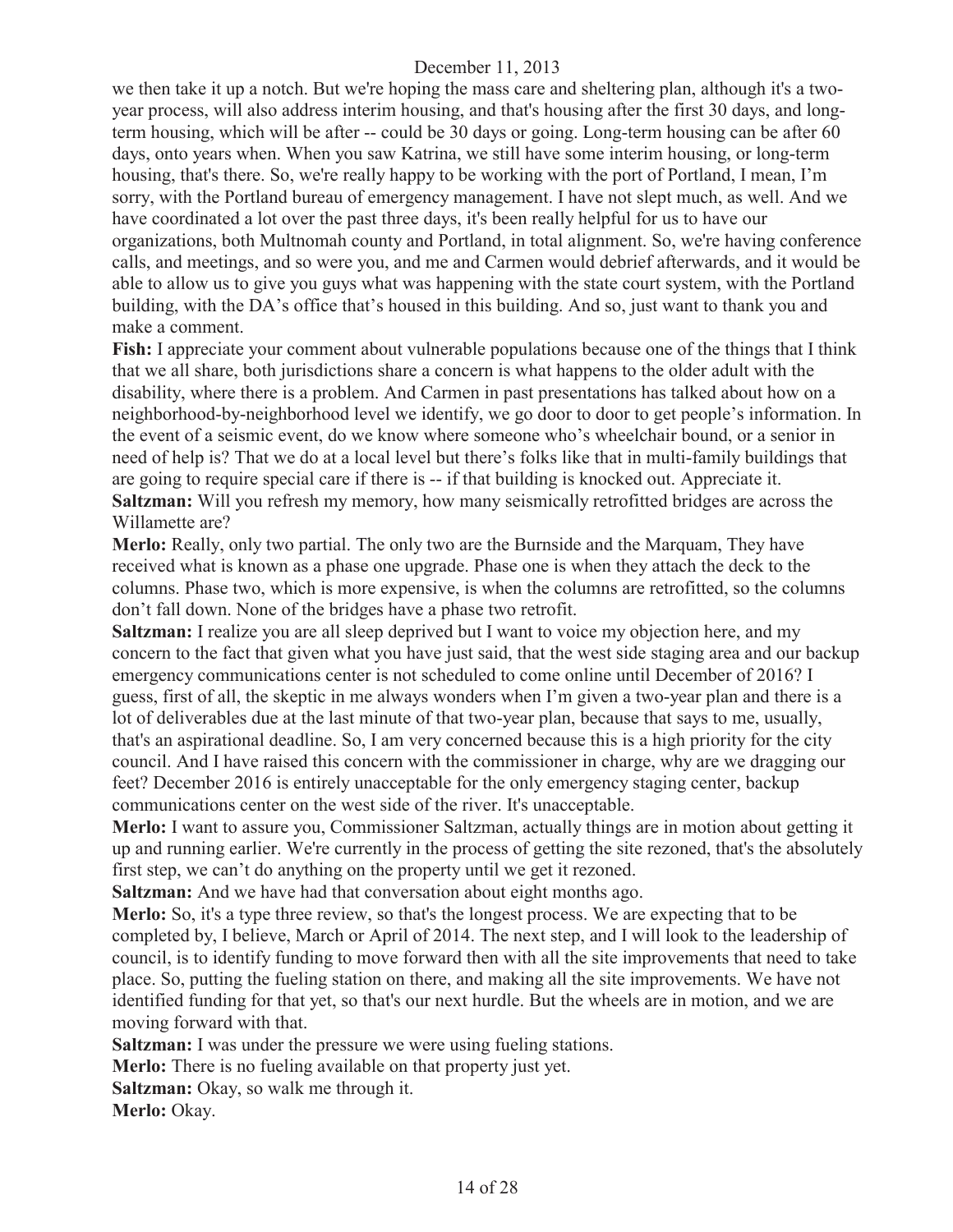**Saltzman:** So, we get the zone change. This is probably the most controversial of this whole aspect, perhaps.

**Merlo:** You'd be surprised.

**Saltzman:** No, I realize, you know, maybe the near-end neighbors have concerns, but this is a citywide priority.

Merlo: Absolutely.

**Saltzman:** So the zone change, okay, let's say March of 2014.

**Merlo:** Right.

**Saltzman:** Walk us through from there when it will be operational.

**Merlo:** So the next step, then, is to identify funding to install probably a 10,000 gallon fuel tank there of mixed fuels, diesel and gas. Incorporate PBOT's de-icing operations on the property, and then make all the changes necessary for the building to be seismically retrofitted and able to reach essential facility standards. So all of those projects in total, I believe, come up to about 13, maybe not that much, maybe \$9-11 million. And I think that that's the next hurdle is where do we come up with the funding to make that happen.

**Saltzman:** What's the price tag for simply the de-icing and the fueling station?

**Merlo:** I believe the rough order of magnitude estimates for the fueling station, about \$1 million. And for the de-icing, maybe a couple million. But those are -- I don't have the figures in front of me. **Saltzman:** Three million out of that 11.

**Merlo:** correct.

**Saltzman:** And aren't those in fact the most critical?

**Merlo:** The fueling station, in my opinion, is the most critical, there's no question.

**Novick:** Commissioner, we did, in the context of the bump, submit a request for money for those items, and the budget office told us that it wouldn't qualify as a capital expense eligible for bump money for various technical reasons. I think that the memo also included reference to how many angels can be at the head of a pin. But we accepted that judgment that it was not eligible for those funds. But we definitely will be pursuing funds in the context of the next budget and the economist has indicated we might have as much as \$7 million in one-time money. And we will ask for as much of that as we can.

**Fish:** Steve, are you thinking of -- on the off-chance, it's unlikely you are going to get \$7 million at one time given our budget holes -- are you thinking of financing that and using a stream of ongoing money that we freed up to pay out of the line of credit?

**Novick:** I am not aware of any source of money that would allow us to do that.

Fish: We did free up some ongoing when we paid off debt, and that -- we're going to have ongoing money that's not allocated when we take up the budget. Just as one commissioner speaking, I would encourage you to look to a why you think of ongoing that we could pledge to a line of credit, which might get you to where you want to go without having to grab all the one-time.

**Novick:** I very much appreciate the invitation and we will ask for that as well.

**Saltzman:** And I guess, concentrate -- the fueling station is the top thing. Let's get that done. Let's get one thing done. And, you know, before December 2016.

**Merlo:** Absolutely. Right now, the only west side fueling station is the basement garage at 1st and Jefferson, so it's a really critical situation.

**Hales:** Questions or concerns?

**Fritz:** I want to comment on that. That after five years of cuts, we have lots of facilities needs that we don't have funding for, and we had a lot of discussion in last year's budget about austerity and the fact that now is the time to look at raising more revenue. So if you look at some of the needs of buildings that are falling down now, never mind will fall down in an earthquake, that some of our employees are working in, there's nearly hundreds of millions of dollars worth of needs in facilities that we don't have the funding for. So, I think that it's going to be a very difficult budget coming up.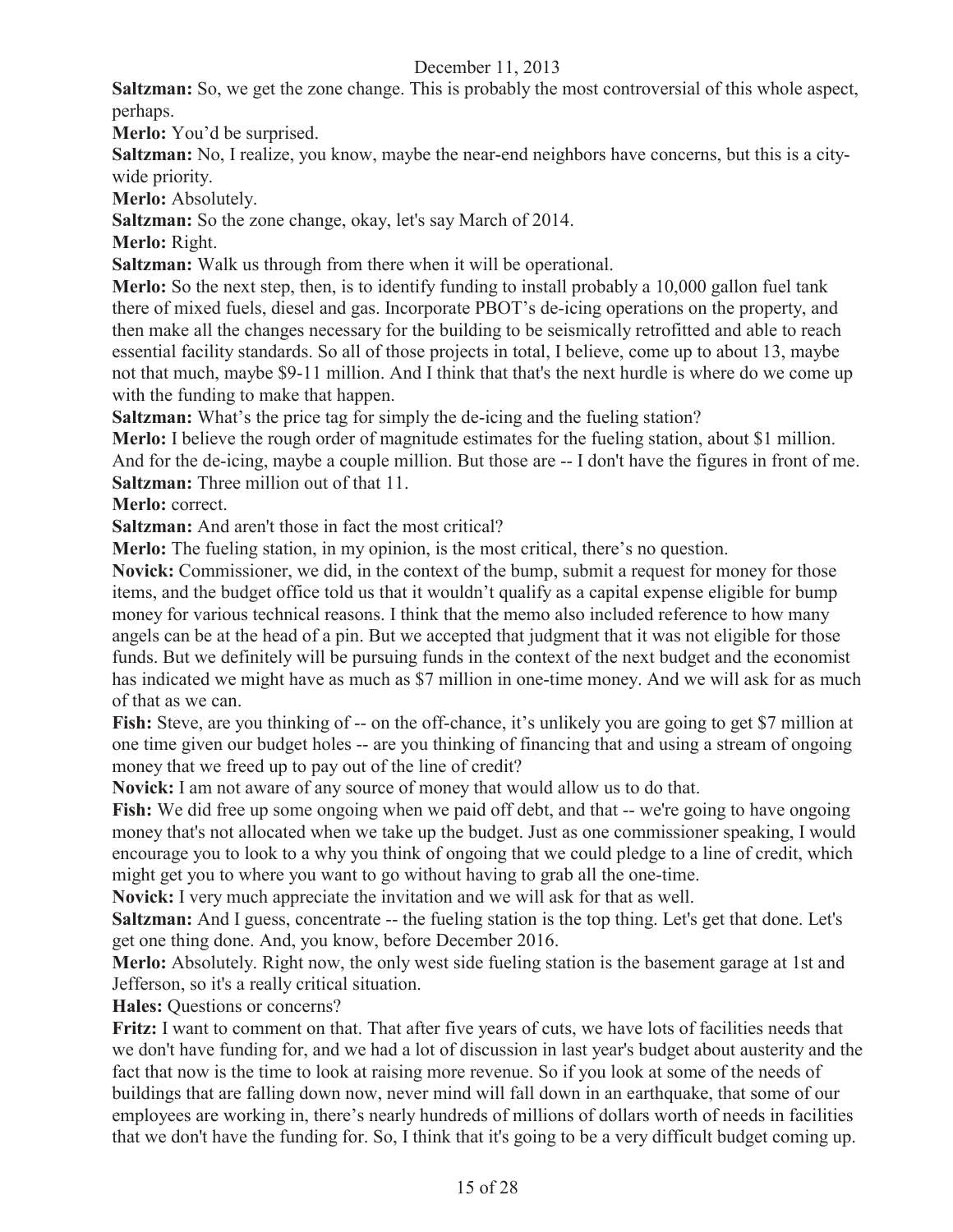One thing that I want to highlight from section 4 of the plan is working on encouraging or requiring hazard-resilient buildings through development services and through the code. I think we will need to provide some money to assist property owners who simply can't afford to do that. And is it worth the public good to have buildings that don't fall down on people, and I would say yes, it is. But we shouldn't expect that every property owner will be able to do that. There's some things like the proposed gas shutoff valves for residential properties that Commissioner Novick has been spearheading that are pretty affordable and make sense. And there might still need to be some assistance to property owners for things like that and for the tie-down of houses to foundations and things. We're going to need to be creative and to look for grant opportunities, and other funding sources, as well as, perhaps, going to the taxpayers of Portland and saying what do you want to buy and how do you want to pay for it.

**Novick:** Actually, to jump back to the issue of the bridges. Mr. Rizzi, is it my understanding you are taking a deep look at what it would take to fully prepare the Burnside bridge? Or am I making that up?

**Rizzi:** No, that's correct, Commissioner. We have a project over the next year that they are evaluating, and I believe there's two bridges, that they are evaluating. I don't want to misspeak, so, I can get that information for you guys. So, our roads and bridge department is making a capital investment to really get a full scope of what it's going to take to make -- whether the bridge will hold up, what needs to be done in phase two of some of them, what are the best bridges to kind of invest funding in. So right now, obviously, the Sellwood Bridge is being built to a seismic standard. Did a tour of that recently and that was pretty impressive to see the largest rebar that they possibly make is throughout that bridge. But I'm hoping over the next year we'll have a better definition of what the cost would be to do seismic upgrades, on some of the bridges and which ones we should invest the most amount of money in.

**Fish:** Commissioner Novick, on that point, since the council has directed the water bureau to look at different options for creating – for resilience on our pipes across the Willamette, whether they are underground or connected to a bridge, is this an action item in your emergency plan and how best can we coordinate this discussion between the city and county since it seems to me that the assessment of the resilience of your bridges may have some impact on the decisions that we make about where we put new conduits across the river, which we have the same concern about resilience as you do for the bridge. Thoughts on that?

**Merlo:** Burnside is a critically important for a couple of reasons. It is one of the ones that had any retrofits but it's also what's called an emergency transportation route. So, of all the bridges we would like to see that one -- and because the bridges are county assets, we certainly want to support the county and their recent assessment. It may be that there is another bridge that might make more sense to retrofit but I will defer to my counterpart.

**Rizzi:** And I think our goal is to complete the assessment and find out where we are, cost-wise, for the bridges, and then identify and say ok, and work with the city and say, those kind of criteria will fall into play, of lifelines, other impacts the bridge might have for utilities and etc. So, we would be glad to have that discussion once we get the information on what is the scope.

**Fish:** We may want to jumpstart this a little bit because if we are going to have in our five-year CIP money for upgrading, enhancing, or replacing pipes across the Willamette, and you come along and say that as part of the seismic upgrade of a bridge, we could actually run the pipe above water and we could all save money, and we would be contributing our share. That an opportunity we're going to lose if we are not synced up in terms of your assessment and our assessment. And our timetable for spending funds on our CIP.

**Hales:** We looked at that with respect to the Ross Island, and ODOT bridge, but same thing with the fixed bridges that the county has.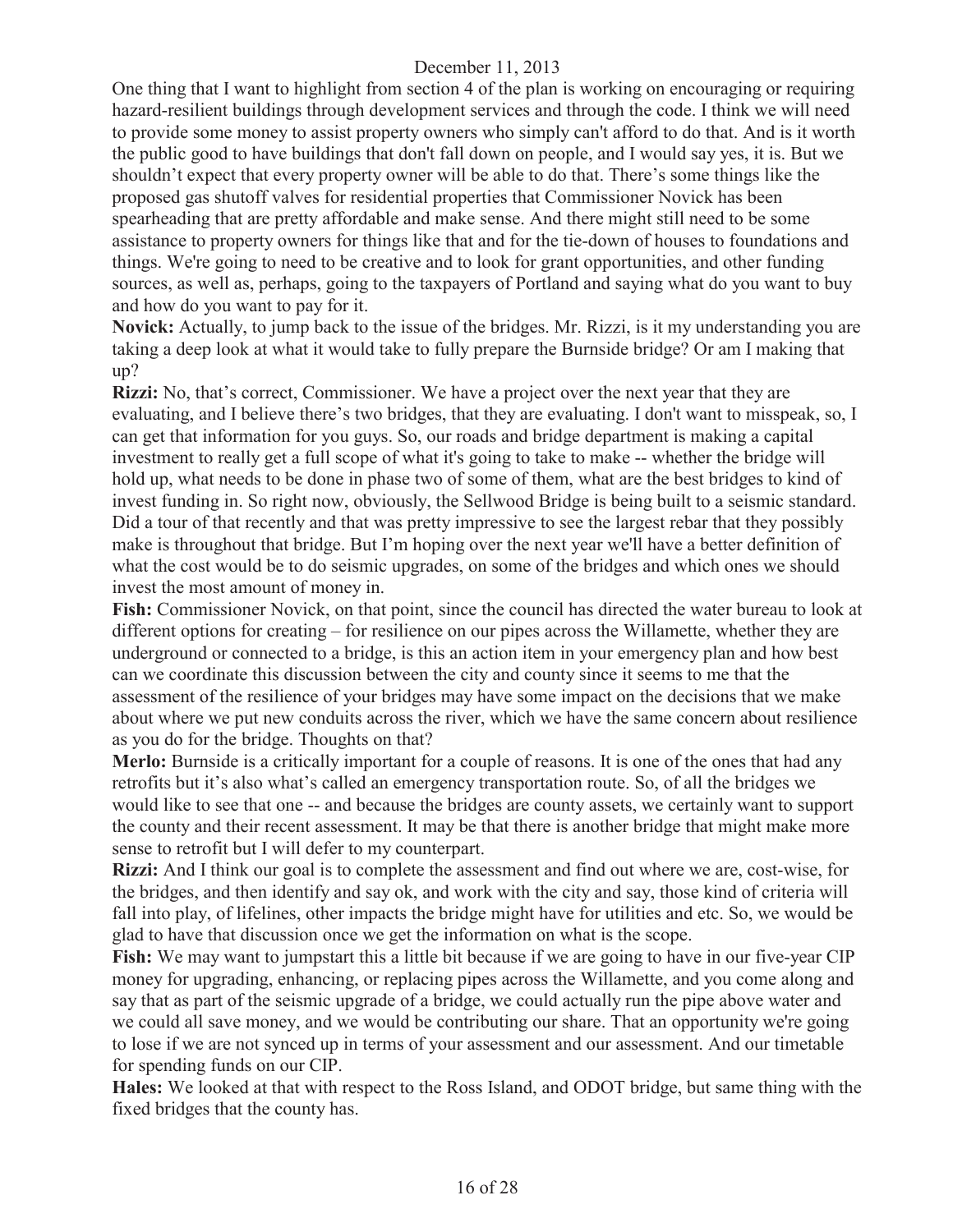**Novick:** The Mayor raised the question a few months ago about -- in the presentation from your shop, Commissioner Fish, about, given you have this pipe running along the Ross Island Bridge, if we strengthen the Ross Island Bridge, would that preserve that pipe and give us what we need? And we heard from your staff about that, from ODOT, and basically that particular proposal, apparently, is impractical. That does not mean that no such proposal is practical, but we looked into that. And it doesn't seem to work.

**Fish:** Well we'll have this discussion when we get into the budget about our five- year CIP, it's just interesting. There might be a point of collaboration, there may not be, but I just want to flag it for further discussion.

**Novick:** Thank you.

**Rizzi:** And I appreciate you flagging it, and I will bring it up to the chair, as well, and the director of DCS who's spearheading that project to make sure that we collaborate with you and let you know what we're doing so we can kind of figure out anything we can do to help save taxpayer funding, so we're not doing two different projects, would be great.

**Novick:** On the topic of bridges by the way, I have an utterly useless piece of information that I feel compelled to share, just because I find it so entertaining, that I heard from Mr. Rizzi. Was it in Nevada, Joe? There is sort of this location where people can actually model the seismic events and what might happen in various situations?

**Rizzi:** The University of Nevada just built a seismic shake table building that has three different tables, and they're testing bridges. And they have done some very interesting studies, and I think that's the one you are talking about where they wanted to -- they do all the theoretical studies, and then they do a practical of does it really hold up. So the study that they did was around having -- the question, or the hypothesis is the bridge more resilient with vehicles on it or off of it? So, large trucks and things like that, and you ponder it and say, it must be really bad because things are on it. So they tested and they built this bridge and put pick-ups on it filled it with sand and they tested it. Tested the bridge first with nothing on it, and shook it until failure, and then put the trucks on it, and did it. And what they found out was that it's actually more resilient with vehicles on it. And the reason being, is because all of the shocks, and all of the springs on the vehicles act as dampers. So, having cars on the vehicle helps to sustain the bridge, which sounds silly.

**Fish:** So, if there is a seismic event we should go to the nearest bridge. [laughter] Will you then ticket us?

**Novick:** The Bureau of Transportation is committed to facilitating vehicles on bridges during an earthquake. [laughter]

**Hales:** No tickets will be issued.

**Fish:** One other question. You mentioned social media and alerts. When there is an amber alert locally, I have noticed that they have really raised their profile, so we get it on the smart phones, clear channel does -- where they have electronic signs, and they go live. Are we at that level of penetration on social media?

**Merlo:** We are. We are one of the only cities in Oregon that actually has that capability. It's called wireless emergency alerts. And we can send a ping, a text to your phone, it has a special tone, it vibrates. The challenge is that the message goes county-wide. The carriers have not yet been able to narrow the geographic area to a small area, a small radius, so if we sent out a message it would have to be county-wide and that's the challenge.

**Hales:** Other questions or concerns? I want to flag one, both Commissioner Novick and you, Carmen, have talked a lot about the need for exercises and practice. We got one here, you know, over the last three days. So we do look forward to your after-action report about that. My sense of that -- one of my impressions is that although the infrastructure questions that we talked about here today and other times are important, the human side of it, really, is, too. And, you know, I think we learned quite a bit from this exercise, which again, fortunately, this was a real emergency in which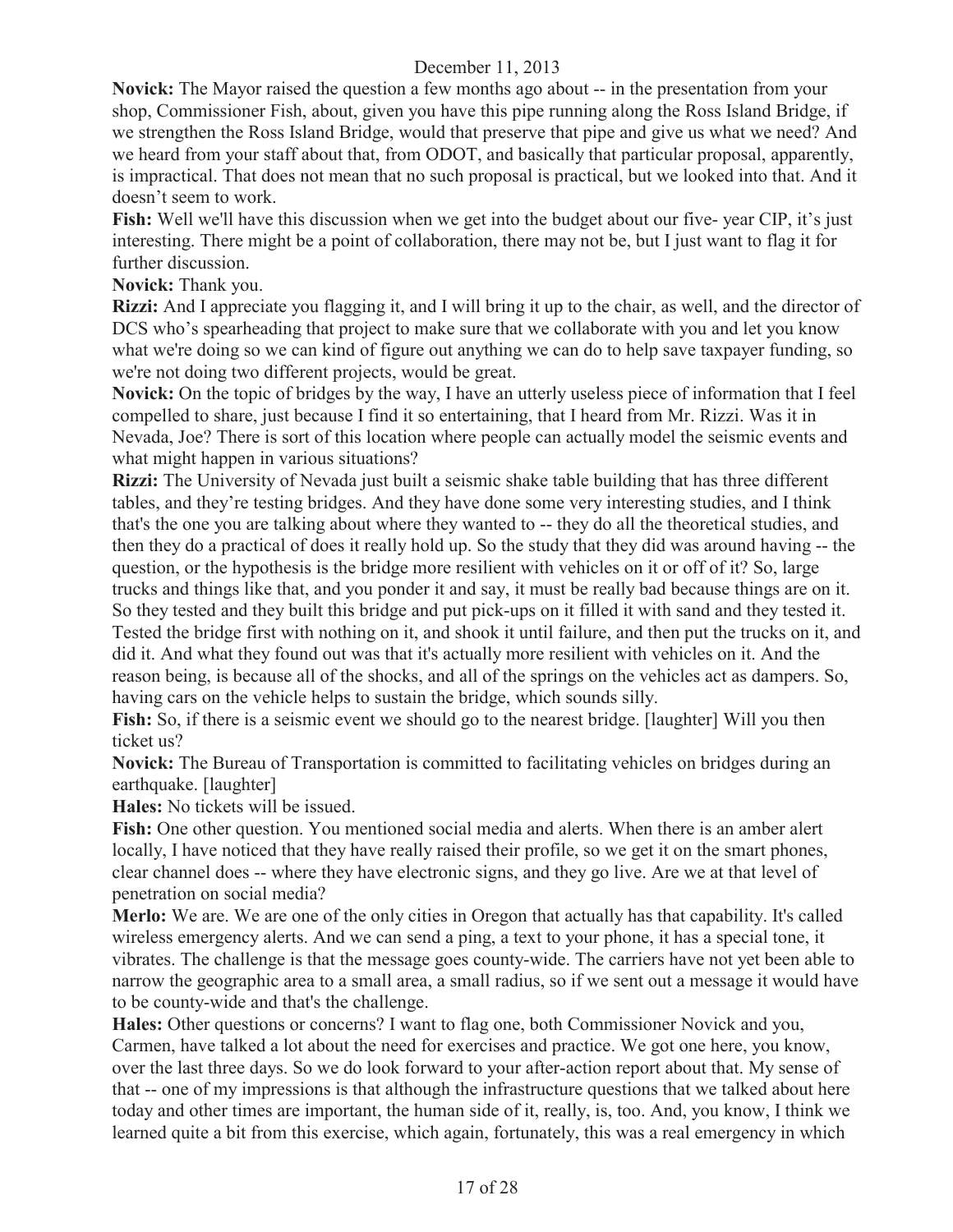nobody got hurt. And yet, there was a significant need to coordinate information and communication, and I got a better picture, probably, than most exercises of how that works and doesn't work. But, I think the human side about how do we communicate with people, how do we coordinate between agencies is really important and really affects how well we recover from anything. And so, I think that there is a lot to learn, and we did learn a lot. Carmen and I probably will be okay not talking to each other at 5:00 in the morning for the next few days, but, it was pretty eye-opening in that aspect, as well. So you called that out in item 2.4, we should do some more exercises. We should because this was a relatively limited event, you know, only involving electricity. But, nevertheless, there's a lot to learn on that front, as well. And how do we work together and avoid friction loss between this agency and this organization, and that private utility. All those things came up in this incident.

**Novick:** One comment I want to add is that we, of course, privately spent all sorts of time complaining about the media. I think the news media in the past couple of years has done a really good job of highlighting some of the issues with the emergency preparedness. I had a meeting with Ben Berry a couple of months ago, where one of the things that he pulled out in the course of the meeting was a Mercury article talking about the vulnerability of our telecommunications infrastructure to an earthquake. And he used that to demonstrate his concern about the fact that much of our infrastructure is housed in the Pittock building which is not seismically sound. Richard Read at the Oregonian had a piece that the Oregonian ran on the front page of the Sunday section about the vulnerability of our energy infrastructure to an earthquake. So, I feel like our friends in the fourth estate have been doing a really good job on this in recent months. And that helps us, of course.

**Hales:** Thank you. Other questions, points to raise? Thank you very much. Appreciate your good work, recently, and in the future. Are there others signed up to speak?

**Moore-Love:** Yes. We have two more people.

Fritz: Karla, is it just our monitors that are stuck, or?

**Moore-Love:** Yeah, we've got a picture up here.

**Hales:** Charles, you are on first.

**Joe Walsh:** My name is Joe Walsh, and I represent individuals for justice. There are two items that always plague me when we get into the emergency responses. And these are very personal. All of the statistics that I read, there's about 10% of the population that are on serious prescription drugs. Life-saving drugs. To my knowledge, there is no provisions to figure out a way for -- to get those life-giving drugs to people that are stranded, say, in an earthquake. The other issue that I have is also a personal one. I am on oxygen 24-7. Even though I come off it from time to time to speak, because of the popping sound in the oxygen, and I got kind of my doctor's permission to do that. But it occurs to me that if we were in a serious earthquake, what would happen because I would lose power to the machine that makes oxygen at my home. I have a backup system that would last probably 72 hours. After that, I would be in serious trouble. There are no provisions that I know of to have a stockpile of the drugs that are life-saving, or no study that I know of that anybody has ever looked at what happens to 10% of the population in a major earthquake where they can't get lifegiving drugs. It's something that's always left out. You know, we do the communications really well, we do the emergency generators really well. We do the interaction with the agencies really well. But, these two items, and you can ask your staff, I think, are left out.

**Novick:** Actually, Mr. Walsh, I think those are issues -- and to be honest, I don't know what the plans are. But I think that the county, which sort of has the primary responsibility for worrying about the vulnerable populations, I know at least the issue of prescription drugs is one they talked about, I don't know the solution, on oxygen, I don't know. But I don't think that it's being ignored. I would be happy to ask the county for what their plans are and get back to you on that.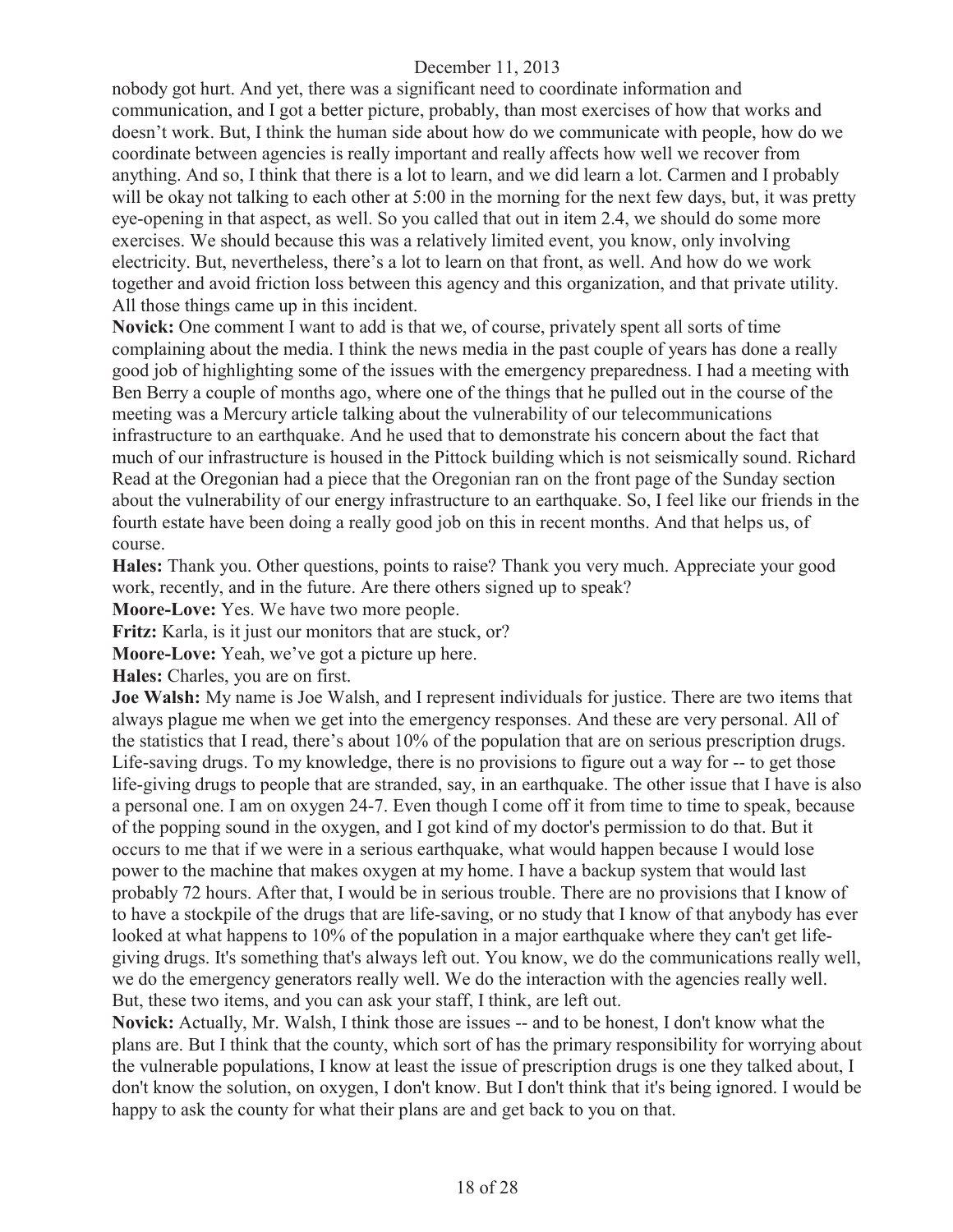**Walsh:** Okay. I would appreciate that. Those are my two concerns. They are very personal concerns, but it involves a lot. 10% of the population is 60,000 people. And that's a lot of people. **Hales:** Thank you. Good morning, Charles.

**Charles Johnson:** Good morning, commissioners. For the record, my name is Charles Johnson, and I will say that it's a little bit unsettling that this is -- I know this is an item. But I am concerned about the ability to commit and get positive results. I don't think that we're being honest about what really happened here. We think that we live in a technological society with competent people. But, the Portland General Electric company was unable to turn on power in a shopping mall during the Christmas season for 72 hours on Sunday, on Monday, and yesterday, there was no power. And it's really rather pathetic that a licensed utility that you are going to fix it at a 5% fee is not here with their chairman of the board, and their president, explaining how they can collect and profit from the public, and not be able to power your buildings for 72 hours. You should be demanding a higher level of accountability from Portland General Electric. And we should be looking at adjusting the utility fee code to -- so that there are penalties when they have failures in continuity of services. If we are going to let companies do this, you can be sure that Microsoft and Apple had special things in their leases so that when Portland General screws up, they are either covered by insurance or they have legal recourse, and I think that the City should be taking it more seriously. And I think, that we should all expect to see a letter in public record from Portland General Electric explaining how they can forget how to get electricity to city buildings for 72 hours or however long the exact outage was. I think that that's the primary thing. I don't know that our licensing and fees relate so much to cellular carriers, but I'm glad that Mr. Novick raised the issue. Of course the primary thing for cell tower providers is to minimize the cost, usually there is land line connections and they need electrical power, but, I hope that you will partner with the very stressed and busy and tired emergency management people to also look at the ways that the city can get accountability from its private partner powers. If that means that somebody needs to research and find out, wow, if we spent 10% more on each cell tower, could they have longer power supplies? And to do the radio communication, instead of relying on land line connections that will break during a seismic event, which some people say, a killer earthquake. So those are some things to consider. I think that the only other issues that we should raise is, I didn't see very much social media response but I did get somebody who was coordinating the legislative council, there's going to be a legislative affair thing going on in the auditorium yesterday, and while I didn't hear about it, about the fancy new social media, one of our fine city employees did an excellent job of getting the email out so I could go to another event. Sometimes, this is very minor, but we have been meeting and talking every week, since we changed from daylight time to standard time. And I keep forgetting to remind you the clock on the wall over there is still on daylight time.

**Hales:** Actually it's on no time in particular now.

**Johnson:** The tiny one over there, I keep forgetting to mention. An eye for detail is important in these things, and it's my bad for not finding a facilities' person for moving it back an hour. And I want to thank the emergency management people for the 19-page PDF that takes six mega-bytes. I think thoroughly review it before speaking. But, the city staff is always engaged, as well, thank you. **Hales:** Thanks very much. We will certainly be seeking and expecting a full explanation, but literally the crews from both PGE and our own facilities folks were working until right now, getting the buildings powered back up. So, after, after everyone goes home and gets a good night's sleep we'll be expecting an explanation, and some strategies to try to mitigate against that danger more than we have, thank you. Anyone else signed up to testify?

**Moore-Love:** That's all who signed up.

**Hales:** Comments from council? If not, roll call on the resolution, please. **Item 1165 roll.**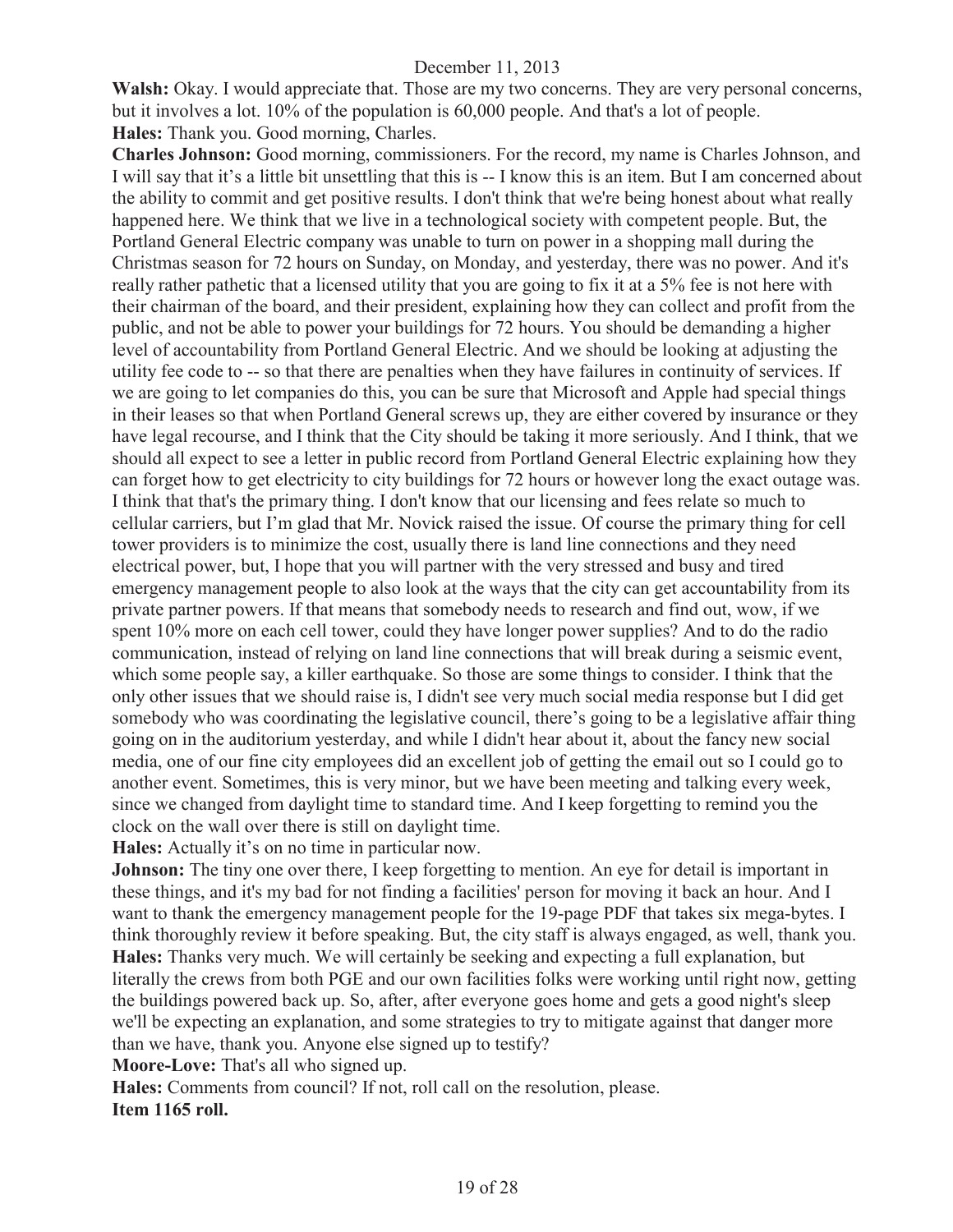**Novick:** Carmen, thank you very much for all of your work on this plan and over the past few days. And I have to say, if I had gotten as little sleep as you had I would not have been nearly as coherent. So, thank you very much. Thank you, Mr. Rizzi, for joining us and your partnership. Thanks to Carmen's staff and, and I very much appreciate the council's engagement on this issue. And Commissioner Saltzman is right, I think that the biggest ticket, financial item on our list -- the expensive item on the list, is the west side emergency operations center, and I very much appreciate the indication from some of my colleagues that that should be a priority. Thank you very much, I am pleased to vote aye.

**Fritz:** Thank you Commissioner Novick for your passion for this topic, and for improving and coordinating our emergency responses. It's been an interesting 72 hours, and thank you, Director Merlo, for your coordination of the response and also for this report. I like the timelines in it, and the specificity. The bolding of the priority items, and particularly, appreciate the identification of equity issues and the commitment to work on them with the office of neighborhood involvement, the office of equity and human rights and indeed the entire community. I like the concept of micro communities and recognizing that it's really the block structure that is where people are going to be helping each other out for three weeks, never mind three days, if and when the big one hits. I appreciate the office of neighborhood involvement's information referral staff, who moved to the Kelley building, had a seamless continuation of our operations, and answered many, many phone calls, and generally, performed in the manner I expected them to, so that was good. It highlights the need for each of our bureaus to have the continuation of operations plan, and perhaps, council to have a continuation of coordination plans when we are not physically in the building. There's the challenge, you can't have a quorum, but, I was lost not knowing where some of my colleagues were or what meetings were on, what were not. And so, there's a number of things. Computers are really important, it turns out, in our current society, and I apologize to the 142 people who e-mailed me over the last three days that I was not able to access my public emails, so I appreciate the bureau of technology services, who have recognized that we need to move to a non-locally-based technology and put all the information and data and the entire functions of our desktop computer in the cloud or wherever it is that they are. I don't really understand it, but I know that I wasn't able to get to a lot of the things that my files, my records, over the last three days, and it made things difficult to make things function. So certainly we need to go back to some basic things like having up-to-date telephone lists. But we also, as I say, need to -- as the Mayor said, this is an emergency that was not life threatening. But, it certainly disrupted city operations, and I think that we have a lot of discussing to do over the next few weeks, so thank you. After you have gotten some sleep. And also, I appreciate the coordination with the county. Obviously, there are health issues the county is more primarily responsible for, other issues that we take the lead on. The fact that you are here today, and partner on the strategic plan is very important. Thank you for all your work. Aye. **Fish:** Carmen and Steve, thanks for a great job. I'd love to see what it would cost to have backup generator capacity in this building. In lieu of that, I want to thank the developers and manufacturers of my smart-phone because turns out that I could sit in a restaurant, a coffee bar, or anywhere else, even the couch in my office and do a lot of our operations work thanks to the technology in the phone. I'm very interested, Carmen, in following up on 1.8 on the housing thing because I think that that's one where, if we upstream and figure out what the expectations are, we can imbed that in all our contracts going forward. To download, set the expectations for our partners. And we welcome the conversation with our friends at the county to look at the -- you know, our utilities, and our systems that cross, that span the Willamette. As long as we're projected to spend a lot of money to make those pipes more resilient, we certainly would like to know what the options are above ground as well as below ground so that's a good conversation to have. But, thank you for your great work as always. Aye.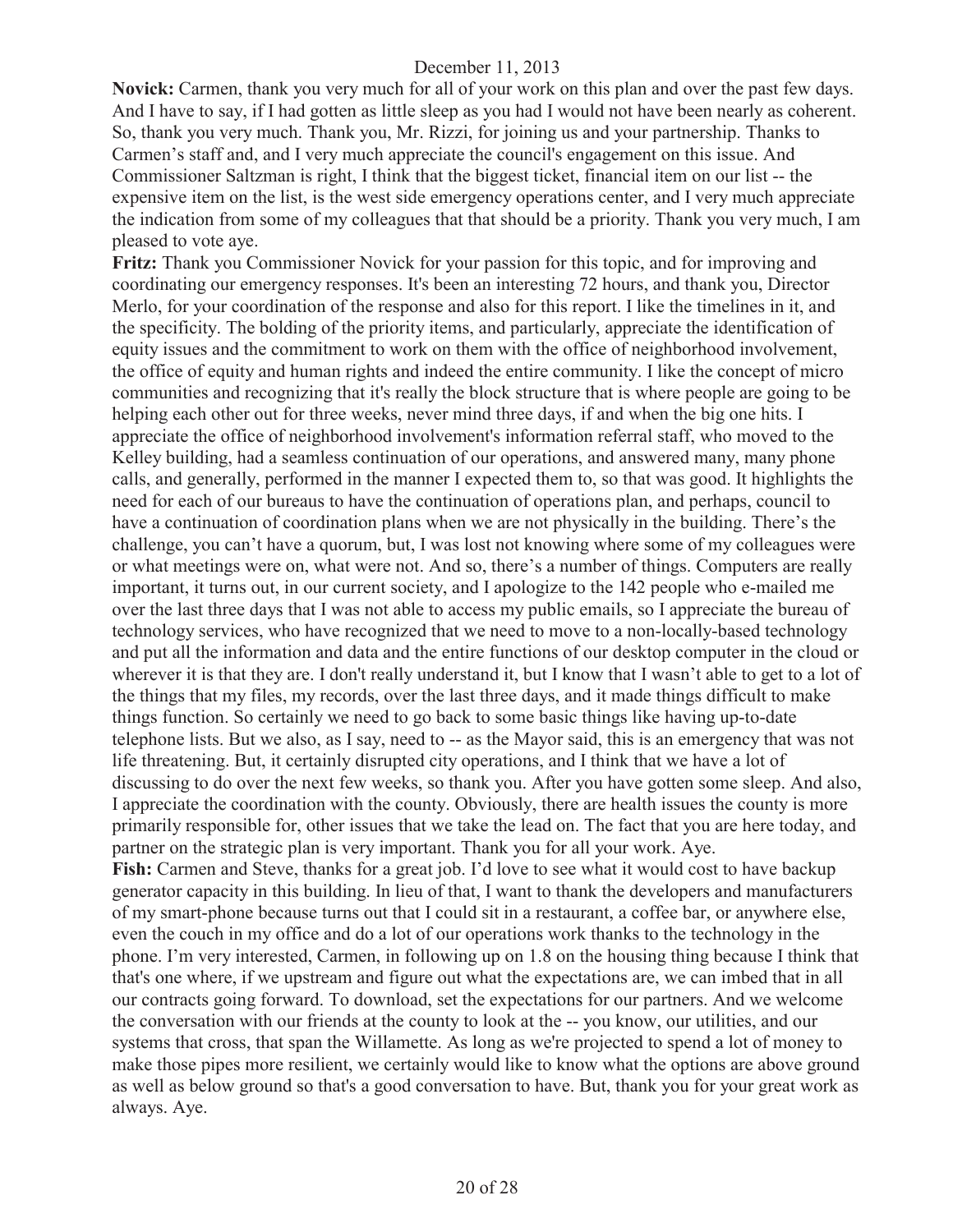**Saltzman:** Thank you, Commissioner Novick, thank you Carmen Merlo,Mr. Rizzi from the county, I appreciate your work, and appreciate all the hard work you have done over the last few days. You know, I don't want to sound like a Johnny one note but I will underscore again that we can't, on the one hand, be talking about the great subduction zone earthquake that's going to hit us any day now, if you talk to any of us, that's our line, any day this is going to hit, we have got to be prepared. And then at the same time, to say that the most important west side emergency operation center is in a type 3 land use process. If something goes down people will be wondering, what the hell are we talking about? So, we need to find both the funding, and the resolve to get this thing done, and before December 2016. As I said earlier, it's totally unacceptable to have that as the deadline for getting this done. And I will be a Johnny one note on this when it comes time to talking real dollars, as well. But again, thank you for this plan, and appreciate it. Aye.

**Hales:** Good work. And no one could have, or maybe no one will claim to have planned this confluence of an actual event and the strategic planning effort, but it certainly highlights everyone's understanding of how important this work is. And I appreciate very much this strong interest across the council, regardless of bureau assignments. Obviously, you are hearing from all five of us with a passionate interest in this subject. And a strong appreciation from us for the good work you have done on this plan, as well as the good work that a whole host of people, unsung heroes as you describe, whether it was Tri-met operators who carefully watched each intersection where they went have signal controls to stop signs to police officers out there in the cold with flares, making sure that people were driving safely. Again, to my knowledge we have had no injuries associated with this event. A lot of inconvenience, whether it was a hotel guest or someone who planned to complete their shopping list or people who wanted to show up to work in these two buildings. But, to get through a practice event, if you will, of that magnitude, with no serious harm, is a testament to good work. It wasn't just good luck. It was a lot of good work done. And again, although we are looking forward to a thorough explanation of what went wrong from the power company, I also want to recognize the fact that their workers were out there in manholes in the cold for the last 72 hours working very hard to put the system together again. So, although there is a question of why this happened and, you know, the accountability of that needs to be looked into, I do want to recognize the fact that folks were out there in a difficult conditions, putting the systems back in operation for all of us. So, thank you very much. Aye. Ok. Let's let those folks get rest and move onto the regular calendar, which is, I think, starts with 1179.

#### **Item 1179.**

**Hales:** I believe we have staff from the police bureau here. Good morning.

**Bob Heimbach, Portland Police Bureau:** Good morning, my name is Bob Heimbach, I'm the regional administrator for the West Region training center for the gang-resistant education and training program, and this grant will simply continue funding for that project for the next 24 months scheduled by the department of justice.

**Hales:** Good work. Questions? Thanks very much.

**Heimbach:** You bet.

**Hales:** Anyone signed up to testify?

**Moore-Love:** No one signed up.

**Hales:** Ok. It's an emergency ordinance, so let's take a roll call.

#### **Item 1179 roll.**

**Novick:** Aye. **Fritz:** Aye. **Fish:** Aye.

**Saltzman:** Aye.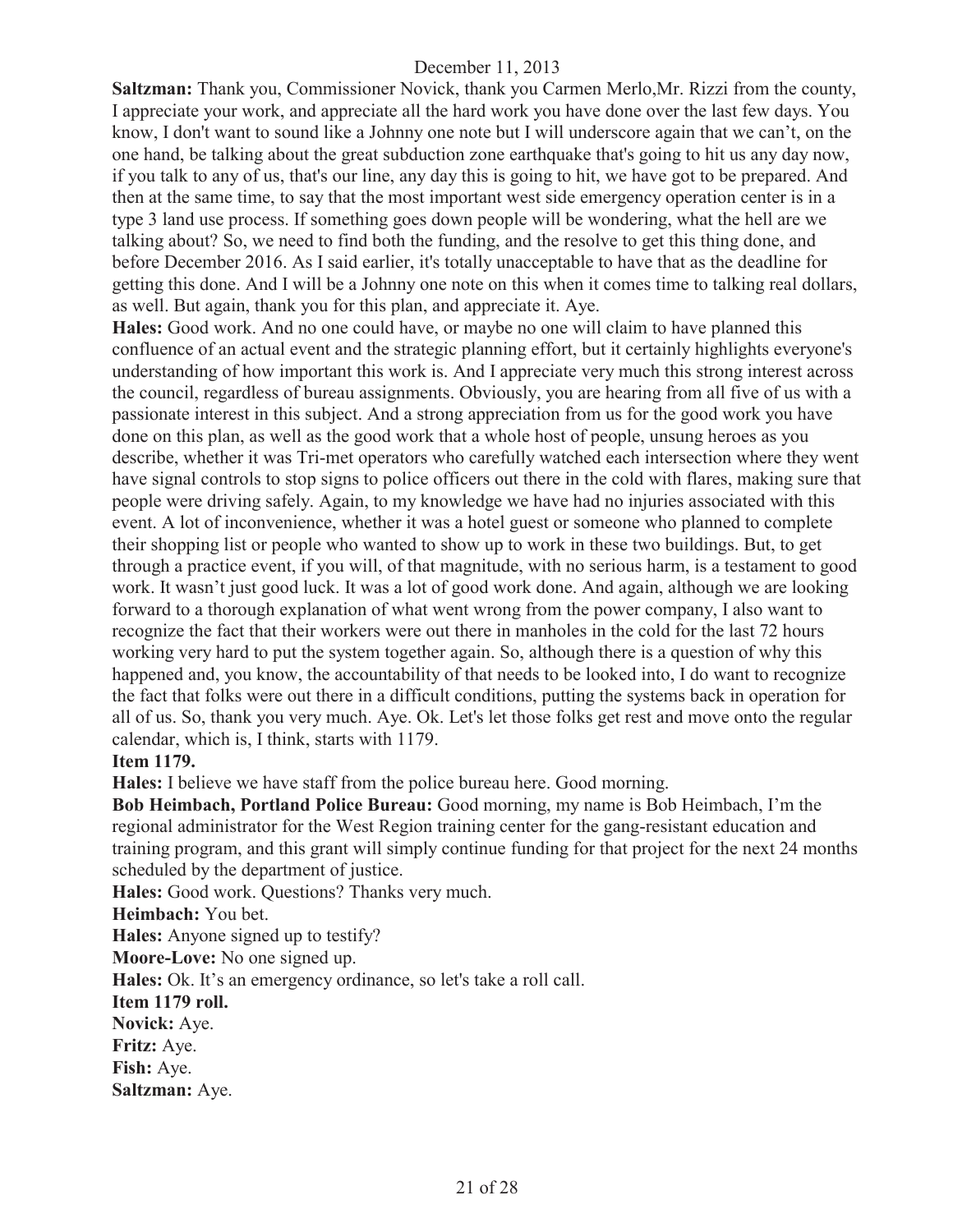**Hales:** Although we have lots of questions about whether the federal government is going to remain a good partner for a lot of the work we do, it's great that this particular source of grant funding is still flowing and that we're making good use of it for a great program. So— **\*\*\*\*\***: [inaudible]

**Hales:** Yeah. So hopefully, with the budget negotiations that they just completed here recently and in Congress, we'll be able to rely on them as a partner and keep doing this great work. Thanks very much. Aye. [Gavel pounded]

#### **Item 1180.**

**Hales:** Good morning.

**Kelli Sheffer, Portland Police Bureau:** Good morning. I am Kelli Sheffer, captain for the Portland police bureau traffic division and with me is Lieutenant Todd Davis who will speak on this topic. **Todd Davis, Portland Police Bureau:** Good morning, Mayor Hales, city council, we're here to ask you to accept this grant for enhanced DUII enforcement. This is probably the most important grant, in my opinion, that the traffic division works. Officers working this grant in the 2013 grant year arrested 268 drunk and drug0impaired drivers. If you look at how many of our fatal and serious injury crashes are caused by impaired drivers, this grant is a literal life saver. One of the requirements of this grant is six high visibility enforcement campaigns throughout the year. The first one, or actually the second one, will kick off this Thursday, and that is our Christmas and New Year's campaign that's going to go through January 2nd. We'll run HVE super bowl Sunday, Memorial Day, Fourth of July and also Labor Day. And we also use this grant money to tie in with local events where a lot of the focus is alcohol consumption. All the costs on this grant both direct and indirect are billed through ODOT.

**Fish:** Could I -- I know you can't tell us the specifics of the enforcement, but what is an example of a high visibility enforcement program?

**Davis:** On New Year's Eve, that's a big DUII night, we'll do a press release that we're going to be out there and hopefully that will discourage people from getting out there behind the wheel of a car if they have been drinking. And then we'll bring in five or six officers on overtime, on this grant, specifically, to go out and patrol, detect and arrest drunk drivers, and also, if an officer at one of the precincts stops somebody who they believe is impaired, we will take that driver off their hands to free them up back on the patrol and process and arrest that drive for that.

**Fish:** Lieutenant, I often go home using the Banfield, and I noticed that particularly at holiday time, some of the driving gets a little funky. And last night, it was going slower, and I figured there was some rubber necking going on, and turned out that there was a Portland police car on the side of the road halfway between downtown and, say, Caesar Chavez It was off to the side. That had a therapeutic effect in getting people to slow down. Given just how reckless the driving is on the Banfield generally, particularly, well, I would say, this holiday season, when people seem especially impatient, are there other strategies that we can employ to get people to slow down?

**Davis:** I think that we lost a car this weekend on the side of the freeway, or one of the roadsides due to a drunk driver. The most effective, I think, is the public service announcements where we try to discourage it on the front end. MADD always steps up, and the tow truck companies, with free rides. And even with all of that, we're still going to get a select few that are going to get behind the wheel of a car, and we're hoping that we can find them and arrest them before they get kill or seriously injure somebody.

**Fish:** Since there may be people watching this that are not aware of the consequences of this kind of behavior, could you remind of the penalties for people caught with a DUI?

**Davis:** The first one, there is a very good chance you will get to go through diversion but it will hit you very, very hard in the pocket book, \$8000 to \$10,000.

**Fish:** 8,000 to 10,000?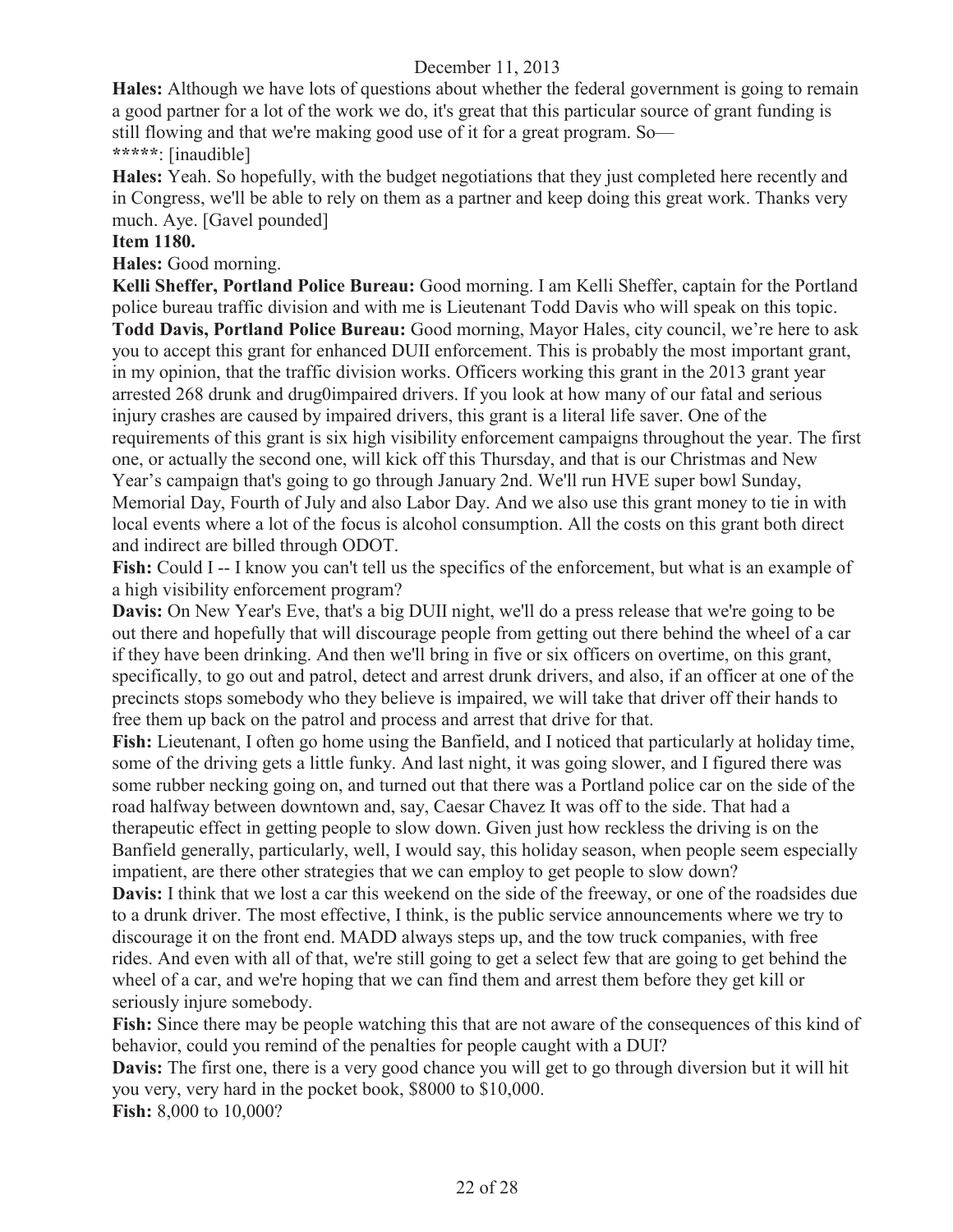**Davis:** Yes, especially if you are going to talk to john henry about the DUII and go to diversion, it will cost you all of that. And the second one, you are going to see jail time and your third one within ten years is a felony, and you may very well go to prison. And if you get in a crash and you hurt somebody while you are drugs or alcohol impaired, you are looking at a second degree assault, and you will do 65 months in prison. Behind that, if you kill somebody while intoxicated, that's a manslaughter and you are going to do ten years behind that.

**Hales:** Appropriately real penalties. Other questions or concerns from council? Thanks very much. Thank you. Anyone else signed up to testify on this?

**Moore-Love:** No one signed up.

**Hales:** Emergency ordinance, so let's take a roll call.

# **Item 1180 roll.**

# **Novick:** Aye.

**Fritz:** Thank you for your work. Aye.

**Fish:** I really appreciate your work on this. I once lost a family member to an impaired driver, and it changes your whole approach to this issue for the rest of your life. And I still don't understand how people can go into a restaurant, drink to a point of being basically disabled, and get in a car. Because what they are really doing is getting behind a loaded weapon. And going out, and the penalties you just identified ought to be very sobering, no pun intended, but, my sense is that there are lots - there's still people out there that don't understand that you cannot mix alcohol and driving. And to the extent that we set up these high visibility enforcements and also deal with the restaurant industry and the bars to make sure that they are doing their part, you know, we're going to save lives. So, thanks very much. Aye.

**Saltzman:** Thank you for your good work in the past and your good work to come. Aye.

**Hales:** Yeah, important work. As police commissioner I get daily reports of what's gone right and wrong out there. And it's -- some days are blessedly mundane and other days there's loss of life. And we have had a lot of loss of life, as Lieutenant Davis said this year, from alcohol. There are a lot of threats to public safety in our community, but in terms of the where we are losing our citizens, alcohol and motor vehicles, if not our worst single problem, one of our top two or three. So, this is really important work. There are a lot of partners like the OLCC that we need to step up and work with us. But, this is a really important piece of the picture, and for the word to get out that this is not okay, there is serious penalties, and we're watching. Thank you very much. Aye. [gavel pounded] **Davis:** We wanted to take a quick minute and thank Commissioner Novick for coming out in the cold on Monday afternoon to help us with our pedestrian safety. Thank you, sir.

**Novick:** I did very much appreciate the opportunity, and I am happy to say that most motorists, even on a busy street with a high speed limit, actually stop at crosswalks. But there were some that don't, and it's good to have officers who can chase after them. Also, it was very nice that there are a number of people walking by who stopped and thanked us for highlighting the importance of stopping at crosswalks. It was very heartwarming on a cold day.

**Hales:** That's great. Good work. Thanks.

## **Item 1181.**

**Hales:** Second reading and roll call.

#### **Item 1181 roll.**

**Novick:** Aye. **Fritz:** Aye. **Fish:** Aye. **Saltzman:** Aye. **Hales:** Aye.

[gavel pounded]

## **Item 1182.**

**Hales:** Mr. Fish, do you have any presentation on this? I think this is a pretty ministerial item. **Fish:** I think this is ministerial, there has been extensive public outreach on this, and these are cochanges that are generally non-controversial.

**Hales:** Anyone signed up to testify?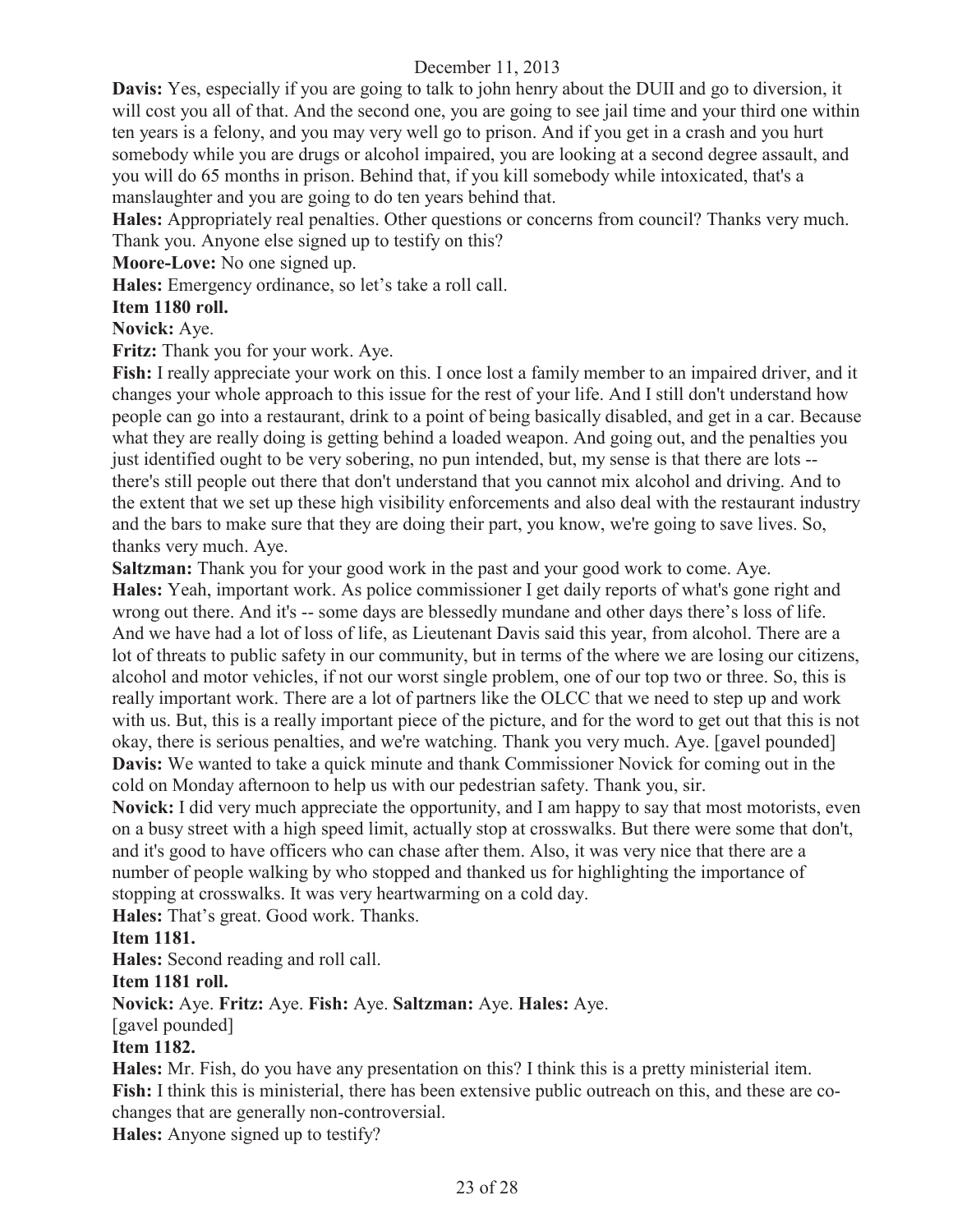**Moore-Love:** No one signed up.

**Hales:** Okay.

**Fritz:** I actually have some questions, and I was not able to get them to you ahead of time because of the outage and such.

**Fish:** Did you pose the questions to the bureau?

**Fritz:** As I said, I was able to get to the item this morning, and one of my staff came over to talk to one of your staff but you were in a meeting so I have not been able to talk to you or your staff ahead of time.

**Fish:** Have you sent them to the bureau?

**Fritz:** No.

**Fish:** I don't know this is time sensitive. If you have questions you want to, you want answered I would be happy to set it over a week.

**Fritz:** That would be great. I would appreciate that very much.

**Fish:** Let's do that, Mayor. And you could copy us on the questions, send them to BES and we'll get you answers.

**Fritz:** Great. I appreciate that.

**Hales:** Okay, so it's set over for one week. And then 1183 is a second reading.

**Item 1183.**

**Hales:** Roll call, please.

**Item 1183 roll.** 

**Novick:** Aye. **Fritz:** Aye. **Fish:** Aye. **Saltzman:** Aye. **Hales:** Aye.

[gavel pounded]

**Hales:** Okay. And then let's return to the items that were pulled from the consent. First one is 1167. **Item 1167.** 

**Hales:** Acting city attorney, Harry Auerbach, welcome.

**Harry Auerbach, Acting City Attorney:** Thank you. Good morning, members of the council. I am harry Auerbach, acting city attorney. This is a fairly routine contract amendment for legal services related to work we need done because we occasionally employ folks who have visa issues so I'm not sure why it got pulled from consent.

**Fish:** Harry, we don't have a live feed on our monitor. Would you care, for the record, to describe the tie you are wearing?

**Auerbach:** [laughter] It's my Charlie Brown Christmas tie.

**Hales:** It's a loss to the community that that's not on the camera.

**Auerbach:** It's the season. So I am happy to answer questions but basically we require additional work and we need a little extra money.

**Hales:** And this is an on-call.

**Auerbach:** Yes, it's a flexible service, so it's as needed.

**Hales:** If you don't need it we don't spend the money.

**Auerbach:** That's right.

**Hales:** Any questions for Harry? I think that we have someone signed up to testify on this. Thanks, Harry. Appreciate it. Come on up. Good morning.

**Joe Walsh:** My name is Joe Walsh, I represent individuals for justice. First I would like to congratulate all of you coming out of the darkness. It would really be nice to keep you in the light for a little while. I don't understand, city attorney -- I did a cursory count of the number of lawyers we have, it's about 30, 35 lawyers. You can correct me on that if I'm wrong, I haven't done it in awhile, so maybe you cut some of them. This is an outside contract in the neighborhood of \$50,000 if I remember reading correctly. And I don't understand why we don't have a specialist in the city attorney's office handle immigration. I mean, that's what stuck with me. This is a very potent, popular subject, immigration. Why don't we have a specialist in the city attorney's office to handle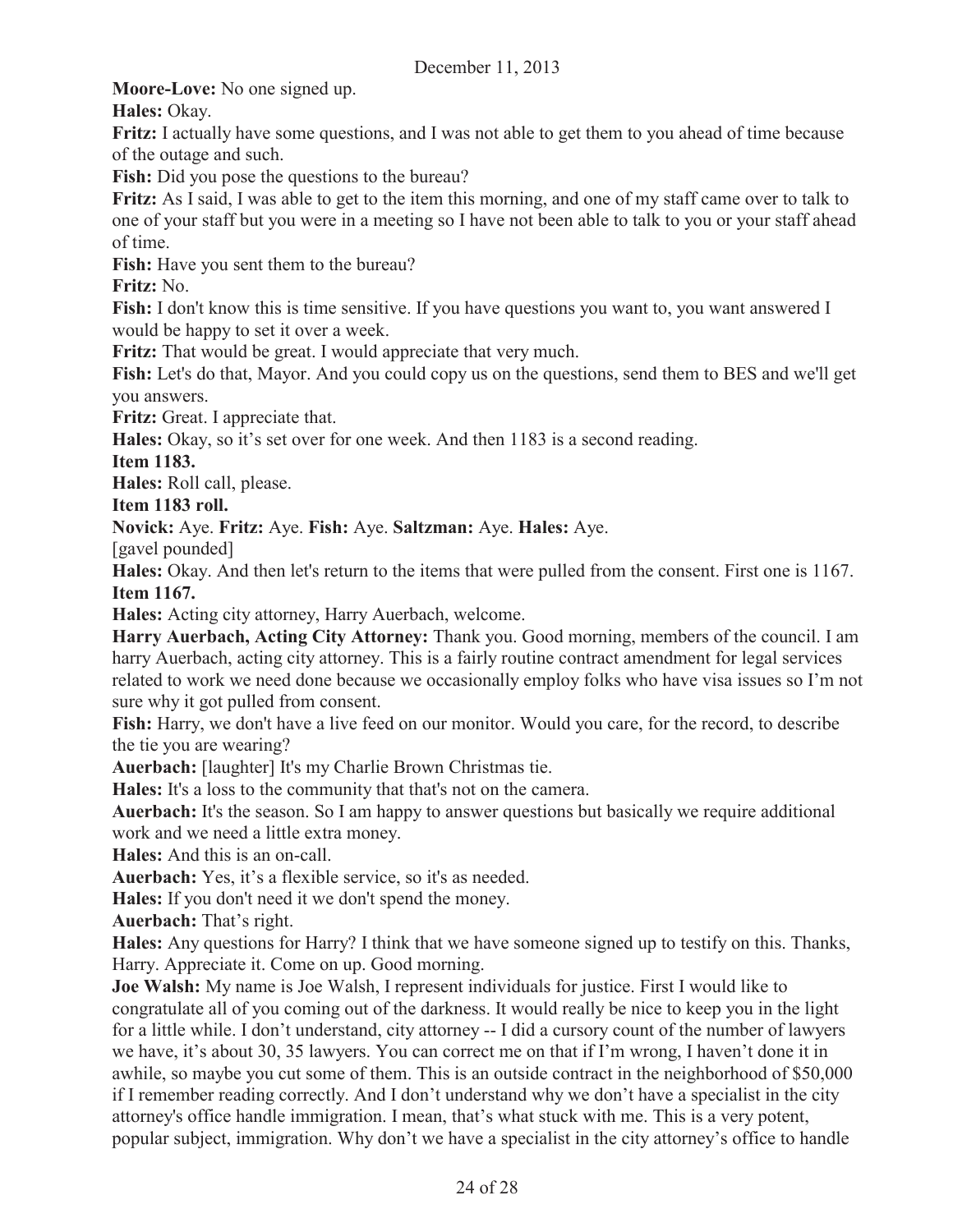it and not have to go outside of their office? Big question for me. I don't know if it is important to you guys, but \$50,000 is a lot of money to me. I know you deal with millions. But does anybody know why we have to keep going out and hiring these special lawyers? What is it that the city attorney does outside of arresting homeless people? Do they do anything else?

**Hales:** Mr. Auerbach could probably elaborate that answer for you maybe outside of this discussion. But basically, we hire outside council for situations where we don't have in-house expertise and it's not cost-effective to keep somebody on the payroll all year long for a particular--

**Walsh:** In immigration you have no specialists?

**Hales:** Not all year, not very often.

**Walsh:** Could we consider that in the future? That would be a good thing. I think we have immigration all the time.

**Hales:** Sure we do. And we also have other things that the city doesn't have a lot to do with. And the city doesn't have a lot to do with immigration. We also hire outside council occasionally when there is a conflict of interest or a situation where our own attorneys would, for reasons of bar rules, bar association rules, not be able to represent the city. So, there are narrow--

**Walsh:** Immigration is not the case for that.

**Hales:** So I think Harry can probably explain, or get someone in the city attorney's office to explain to you why in this case, this is an area in which we don't operate very often as a city. You're right, as a society, immigration is a big deal. As a city government, it doesn't bear very much on what we do directly. I think that is the explanation.

#### **Walsh:** Okay.

**Charles Johnson:** Good morning, commissioners. Again, for the record, my name is Charles Johnson. My reading of this is just that it is an additional \$10,000 allowance towards a \$54,000 cap. I did notice the usual paperwork though about the cost efficacy. We certainly know that some people pay Black Helterline \$500 per hour, and in some cases they may be worth even more, maybe not. So I do think that maybe some -- this is a good service, think, what's going on here, but I do think that maybe to reach the highest aspirational standards, there should be some specific talk about the number of city employees that were assisted and how many hours. I'm totally prepared to follow that up off the record. Because this is talk about immigration, and last week we did talk about an excellent plan to assist Portland VOZ with \$25,000, I hope that the people coordinating this program with Black Helterline maintain strong connections within the limits of what a city government is supposed to do around an organization such as CASA and Portland VOZ who can get great workers with immigration and language issues working for the city. Thank you all. **Hales:** Thank you very much. Okay. I lost my calendar. It is an emergency. Roll call.

**Item 1167 roll.**

**Novick:** Aye. **Fritz:** Aye. **Fish:** Aye. **Saltzman:** Aye. **Hales:** Aye.

[gavel pounded]

## **Item 1169.**

**Hales:** I don't know if we have staff here to explain this item but someone pulled it. I believe this is a reclassification of an existing position. Not a new position.

**Kate Schmidt, Bureau of Human Resources:** Good morning. I'm Kate Schmidt from the bureau of human resources class comp unit, and this is a new classification for some new work they're doing in security. And it's reclassifying three current positions.

#### **Hales:** Okay.

**Schmidt:** I'm available for any questions.

**Fritz:** Could you give a little explanation to people watching at home as to how do you figure out what the appropriate classification is and what would trigger something like doing this reclassification?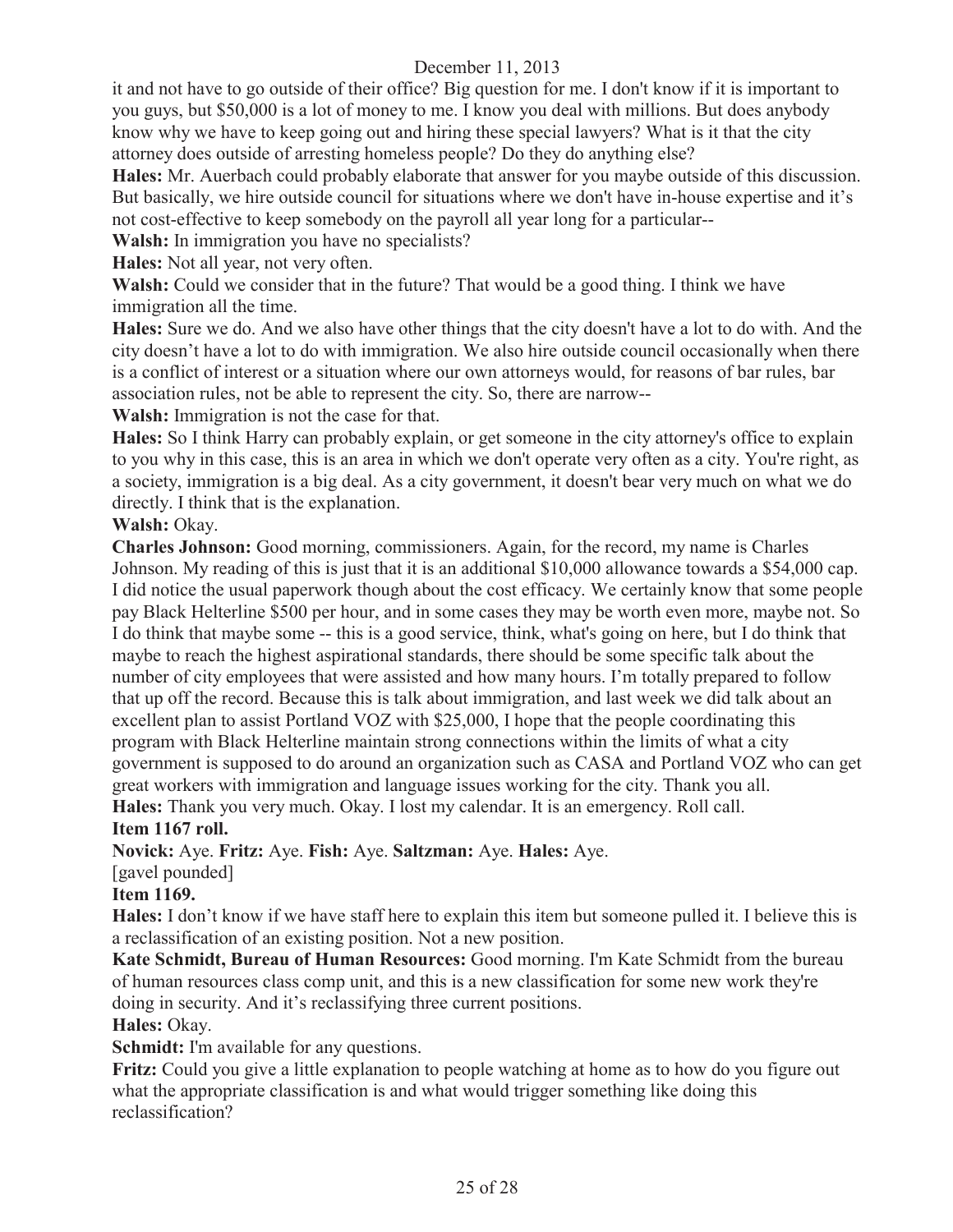**Schmidt:** Well, normally the bureau tells us if they've got some new work that they're doing or if they're rearranging, reorganizing things. And they will send in a description of that. We take a look at that and see if it fits within a current classification or if it is something that we should describe separately. This is work that's a bit different than what they have been doing so far. It has some longer term planning, looking at other bigger-picture items. So, we didn't see that fully covered in the current classification so we created this new one. And it is just a little bit higher paid, because it is some of that higher-level work. We're the ones who make that determination working back and forth with the bureau. And we come up with a compensation recommendation and see how that fits into our current structure and bring it forward for you to approve.

**Fritz:** Do you compare with what private industry would pay for similar work?

**Schmidt:** Normally we can. Internal equity is our first picture, we look at how things fit within the structure. Usually we go with that first. I did a little bit of checking, but normally we try to go and recruit first and see. And then if we have problems getting people, then we start to look. Our market typically is public sector. We don't normally look at private sector. We think we're a public sector employer. That's our primary market. So, we will recruit for these positions and then we'll see what we may need to do depending on scarcity and just depends on what happens.

**Fritz:** And in this particular case, the incumbents, do they have to apply for the new position or do they get grandfathered?

**Schmidt:** There is only one incumbent. Two positions are vacant. But because it is a reorganization of the work, we will need to have some sort of competitive process for people to get status in the new classification. So, yes, they will have to have some sort of a competitive process. **Fritz:** Thank you.

**Hales:** Thank you. Good explanation. Questions? Thank you very much. Anyone want to testify now that we have that explanation? Okay. Come on up.

**Joe Walsh:** My name is Joe Walsh, I represent individuals for justice, and Commissioner Fritz stole all my thunder. There is nothing left for me to say.

**Hales:** That's fine.

**Walsh:** Except [laughter]

**Hales:** Don't blow it, you just—

Walsh: There is some concern that this system of reclassifying positions has the possibility of somebody getting a promotion without getting a promotion. So, if you reclassify a position, and you increase the money, one of my thoughts when I was reading it was, you know, if I wanted a promotion that is what I would do. I would go to my boss and say, you know, I'm doing all of these extra duties, I want to be reclassified. And if that's the process, then I think we should watch that process and make sure that there is the competitiveness that you talked about, Commissioner, and that was one of my big points. I was concerned about having it open and competitive and people would reapply and stuff like that. So, you answered those questions and I appreciate that. **Hales:** That is indeed the case. It is a competitive process now. Okay. Charles?

**Charles Johnson:** Charles Johnson, for the record. Mr. Walsh raises one small issue that was on my mind separate from information architecture security, and that is within the past month or so, we've also had another reclassification which hopefully turns out to be a situation for a good city employee to be better compensated for their hard work. It moved I think an assistant director maybe at the water bureau, a position from around \$100 to \$150,000. But we can talk about that with HR. I think, though, when we were looking at this reclassification--

**Fish:** We created an assistant director position in PBOT, we don't have an assistant director in water.

**Johnson:** Thank you. It was PBOT. We will say streetcar and roll our eyes. Fish: Created it, we didn't up it.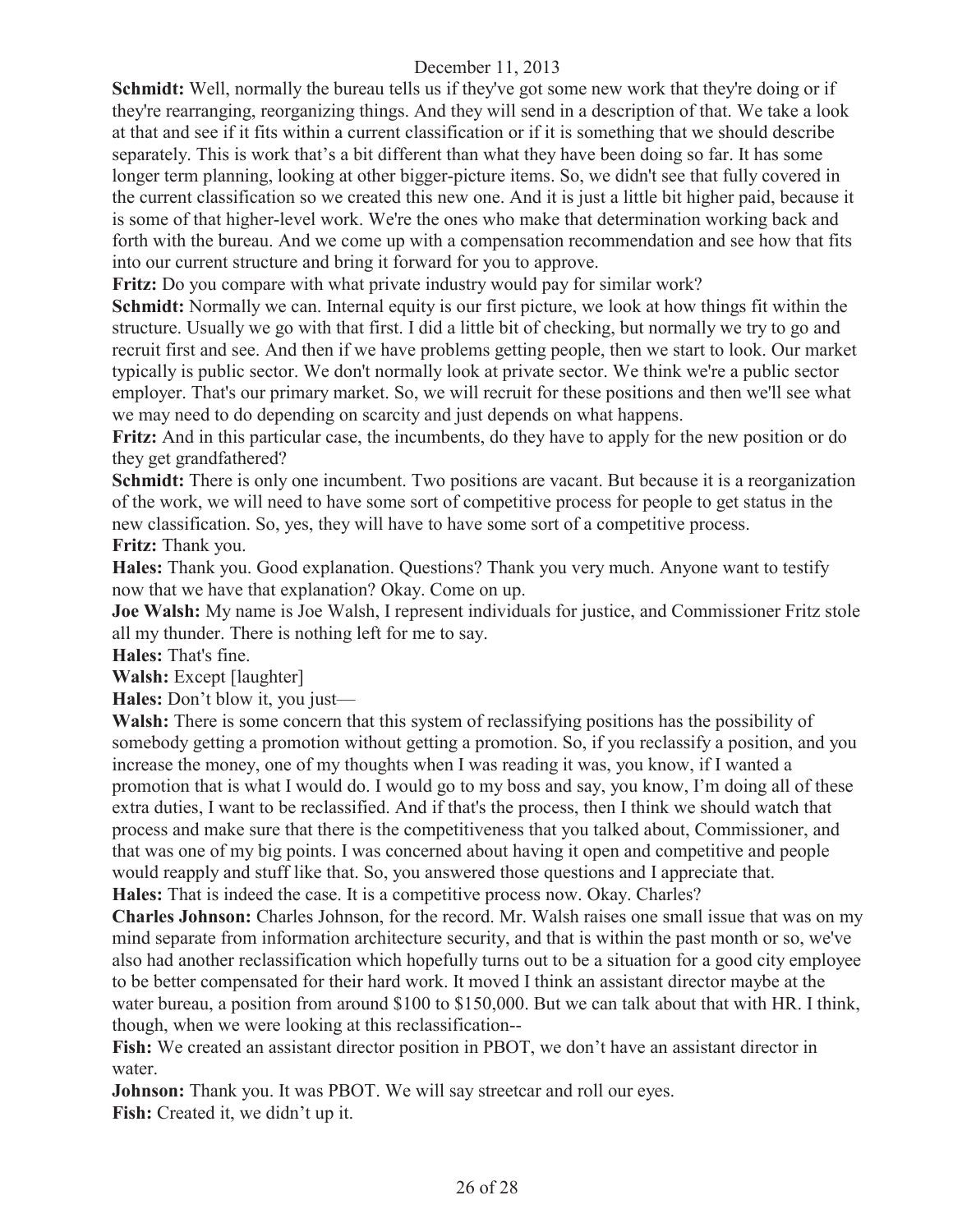**Johnson:** I think that  $-$  I don't know which bureau this falls under, I think that all of you should take note that the position is for information security architect, and that being a public sector in a governmental position job, there are ways that this person can finesse their governmental position to have live interaction with people doing information security work at the standard, perhaps people from Facebook coming through to the data center, Apple has one -- even though this item is specifically about the reclassification of the job, the much more important thing is that the person who is the information security architect does an excellent job because that person is protecting your social security numbers, your employees' social security numbers and maybe the social security numbers for everybody who applied for credit through the water bureau. It is an important job and maybe the compensation should even be higher. But as you develop this position, you want to have clear goals because this person's job is to protect all of the black-marketable data that the city has. Thank you.

**Hales:** Thank you very much. Roll call.

# **Item 1169 roll.**

## **Novick:** Aye.

**Fritz:** It's important to pay people fairly for the work that they do. Aye.

**Fish:** I'm reminded, Commissioner Novick and I working on a subcommittee, and sometimes over time people's responsibilities change but their compensation doesn't catch up with their higher level responsibilities. That's why class comp studies are done on a regular basis. Also, equally important, we don't want to lose our best people to higher paying jobs with competitors. So part of a retention strategy is making sure that we're paying people the fair rate for the services that they get. Another value of doing an ongoing comp study approach. Aye.

## **Saltzman:** Aye.

**Hales:** Aye. [gavel pounded] And we have one more item that was pulled from consent by commissioner Novick. 1172.

## **Item 1172.**

**Novick:** I apologize for having to pull it from consent. The reason for pulling it is that some months ago, Director Treat said when we went out to acquire new parking meters, she wanted to have the option at least to think about leasing as opposed to purchasing the meters. Unfortunately as we drew up the ordinance to give prior authorization for an RFP, we forgot her injunction and the language only talks about purchasing. So, the amendment we propose is in the title to add the words alternate financing after purchase, in paragraph two, replace the word purchase with financing, and in paragraph three, delete the words for the purchase, and in item A, add or alternate financing mechanism after the word purchase.

**Fish:** I move the amendment.

**Hales:** There a second?

**Saltzman:** Second.

**Hales:** Any further discussion of the amendment?

**Fritz:** I haven't seen this before. So, it's a little -- I'm interested about financing, whether the word financing doesn't mean leasing to me.

**Novick:** We wanted to use a term that was broad enough to encompass leasing.

**Hales:** This would allow you to buy them, lease them, some kind of public-private partnership deal. **Novick:** The idea was to be comprehensive enough and so our --

**Fritz:** Has it been run through the city attorney's office?

**Novick:** I believe that it has, but let me make -- to be honest – Marni, do you mind coming up? **Marni Glick, Portland Bureau of Transportation:** Marni Glick, bureau of transportation. So this ordinance authorizes the procurement officer to facilitate the use of a competitive process. When we do have an agreement with a vendor, we will work with the city attorney's office, procurement office, and bring it back to council for council's approval.